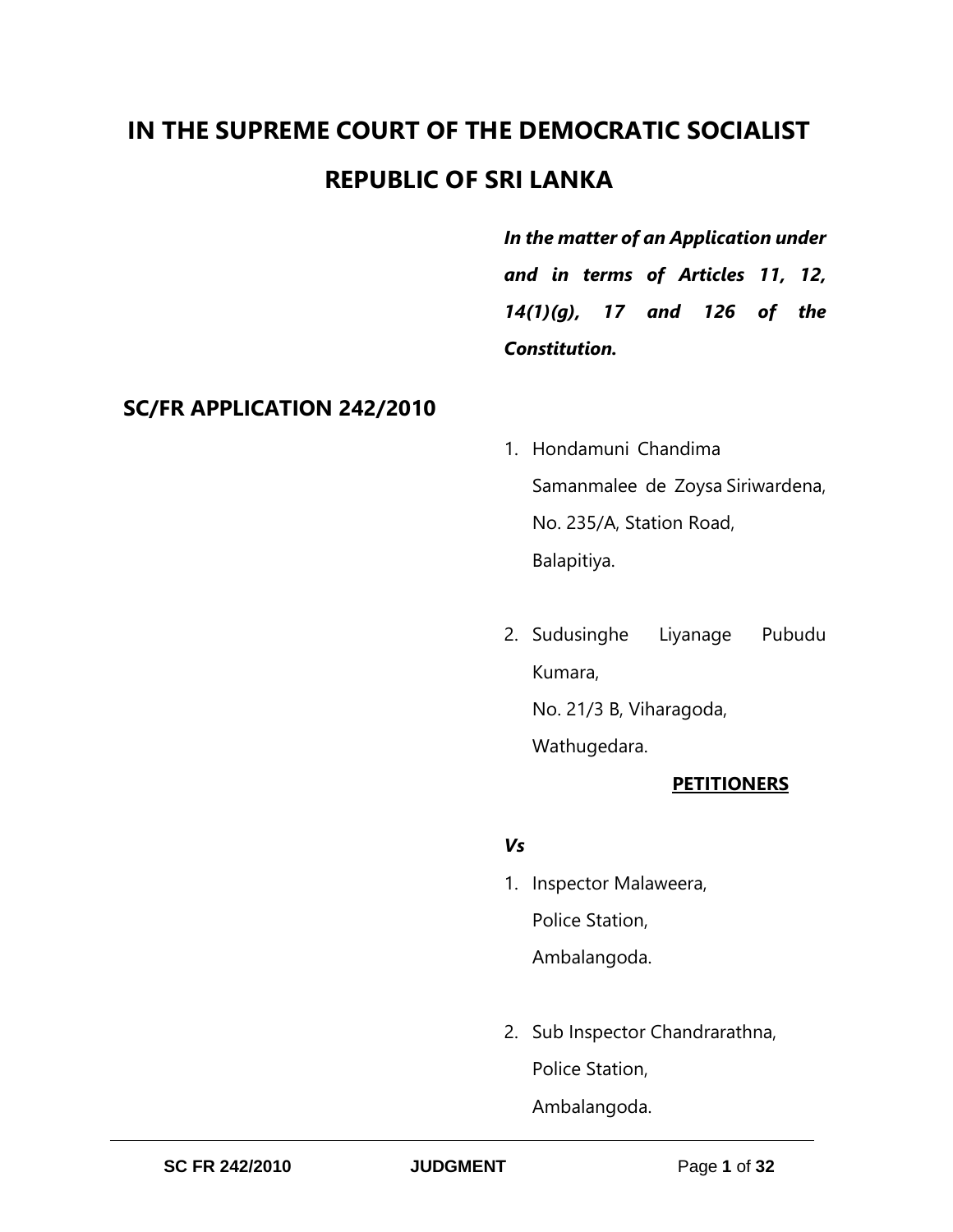- 3. Inspector Prashantha, Headquarters Inspector, Police Station, Ambalangoda.
- 4. Palitha Fernando, Superintendent of Police, Ambalangoda Division, Ambalangoda.
- 5. Mahinda Balasooriya, Inspector General of Police, Police Headquarters, Colombo 01.
- 6. Hon. Attorney General, Attorney – General's Department, Hulftsdorp Street, Colombo 12. **RESPONDENTS**

**BEFORE : B.P. ALUWIHARE, PC, J., L.T.B. DEHIDENYA, J., and S. THURAIRAJA, PC, J.** 

**COUNSEL :** Viran Corea with Sharmaine Gunaratne, Sarita de Fonseka and Pathum Pramoda for the Petitioners.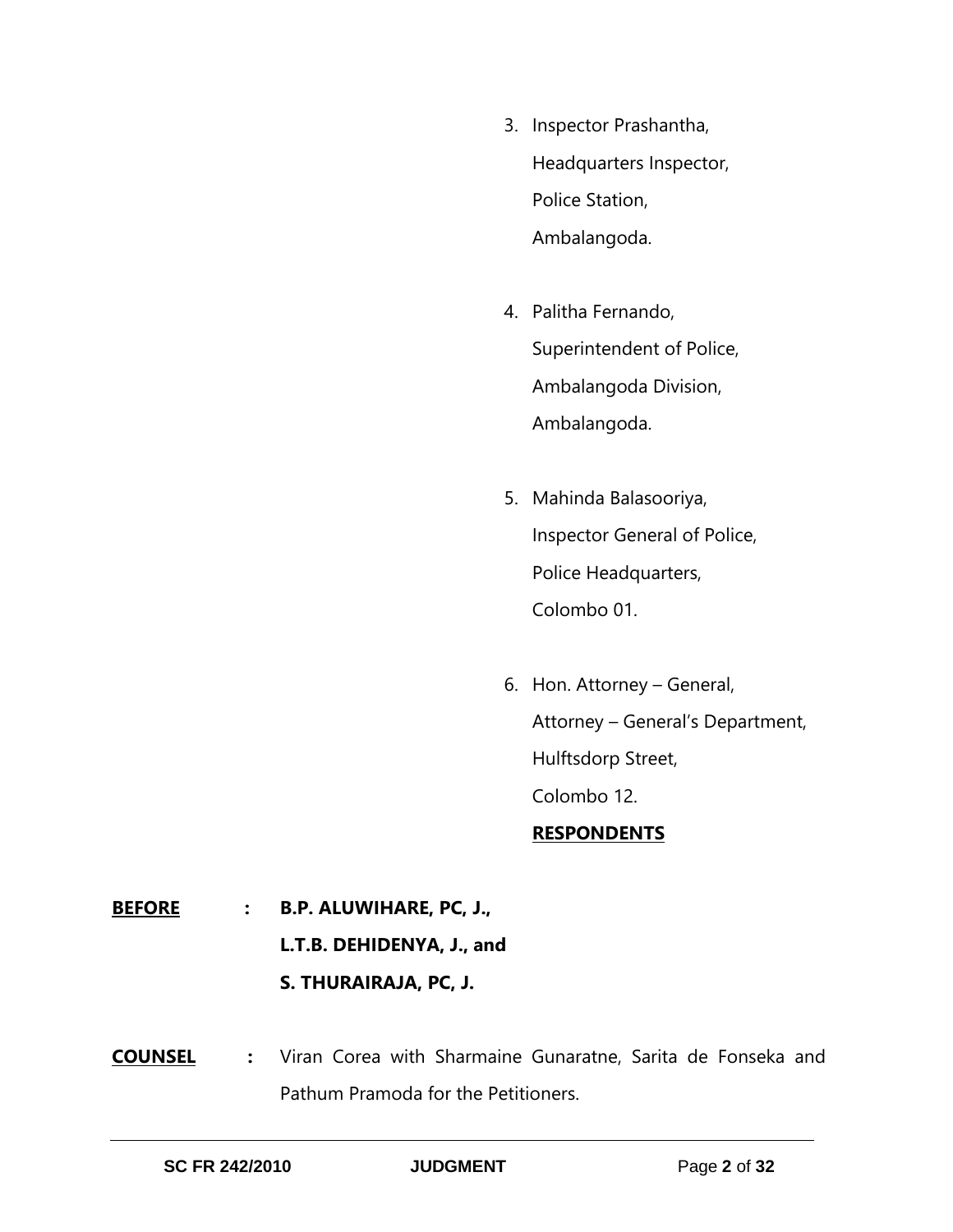Induni Punchihewa, SC with S. Fernando, SC for the 3<sup>rd</sup> – 6<sup>th</sup> Respondents.

WRITTEN SUBMISSIONS:  $3^{rd} - 6^{th}$  Respondents on 25<sup>th</sup> June 2020.

Petitioners on 20<sup>th</sup> May 2011.

**DECIDED ON :** 30th April 2021.

#### **S. THURAIRAJA, PC, J.**

The 1<sup>st</sup> Petitioner, Ms. Hondamuni Chandima Samanmalee de Zoysa Siriwardena (Hereinafter referred to as the  $1<sup>st</sup>$  Petitioner), and Mr. Sudusinghe Liyanage Pubudu Kumara (Hereinafter referred to as the 2<sup>nd</sup> Petitioner), are Attorneys-at-Law of the Supreme Court of Sri Lanka. The Petitioners have made the instant application seeking relief in respect of the infringement of their fundamental rights guaranteed under and in terms of the Constitution, in the manner hereinafter more fully set out, against the Respondents.

The 1<sup>st</sup> Respondent, Mr. Don Saman Harishchandra Malaweera (as affirmed by his affidavit dated 15<sup>th</sup> August 2010, hereinafter referred to as the 1<sup>st</sup> Respondent), was an Inspector attached to the Ambalangoda Police Station at the time of the purported incident. The 2<sup>nd</sup> Respondent, Mr. Liyana Arachchege Chandrarathna, was Sub-Inspector attached to the Ambalangoda Police Station, while the 3<sup>rd</sup> Respondent is referred to as Inspector Prashantha, who was Headquarters Inspector of Police Station of Ambalangoda. The 4<sup>th</sup>, 5<sup>th</sup> and 6<sup>th</sup> Respondents respectively are Palitha Fernando, Superintendent of Police of the Ambalangoda Division, Mahinda Balasuriya Inspector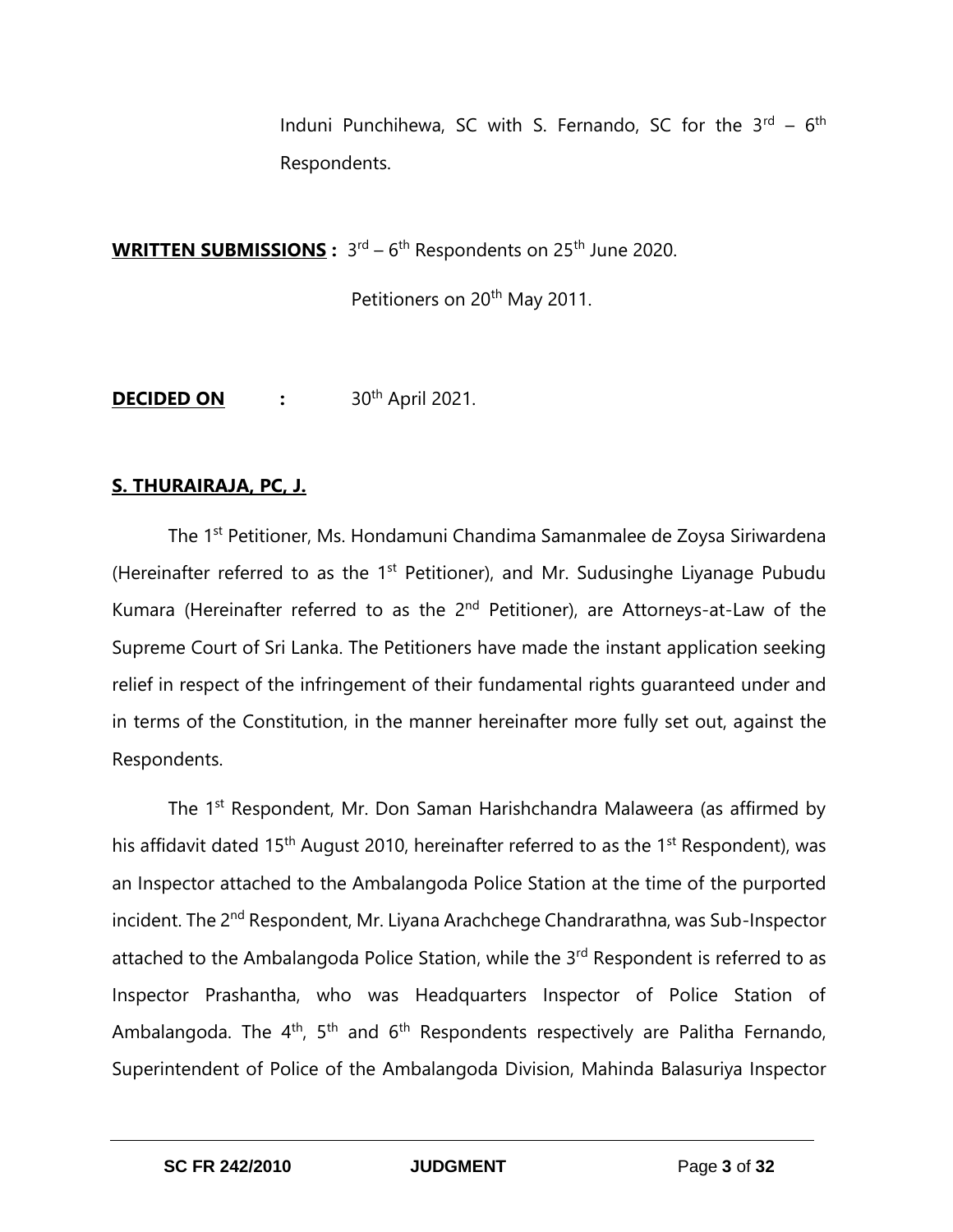General of Police of the Police Headquarters and the Hon. Attorney General, hereinafter referred to as the  $4<sup>th</sup>$  Respondent,  $5<sup>th</sup>$  Respondent and  $6<sup>th</sup>$  Respondent respectively.

When this application was supported by the learned Counsel for the Petitioners this Court granted leave to proceed for the alleged violation of fundamental rights guaranteed under Article 12(1) and 14(1)(g) of the Constitution by the 1<sup>st</sup>-5<sup>th</sup> Respondents and also for the alleged violation of Article 11 of the Constitution by the 1<sup>st</sup> and 2<sup>nd</sup> Respondents.

Subsequent to leave being granted, the Attorney General appeared for the 3<sup>rd</sup>-6<sup>th</sup> Respondents only and refused to appear for the 1<sup>st</sup> and 2<sup>nd</sup> Respondents.

The Petitioner in by the Petition dated  $26<sup>th</sup>$  March 2010 asserts the following incident. On 1/1/2010, a person called Bodhiyabaduge Ariyapala (hereinafter referred to as the 'Petitioner's Client') met her with his daughter Bodhiyabaduge Nishanthi (hereinafter referred to as the 'mother of the child') and his grand-daughter, Hewawasam Attanayakage Nethmi Nivarthana (the daughter of the said Bodhiyabaduge Nishanthi (hereinafter referred to as the 'Petitioner's Client's granddaughter') intending to file an application for maintenance against Hewawasam Attanayakage Sumith Chinthaka Sandaruwan who is the husband of the said Bodhiyabaduge Nishanthi and the father of her daughter Hewawasam Attanayakage Nethmi Nivarthana (hereinafter referred to as the 'father of the child).

The said maintenance application bearing no. 24261 was supported on 26/02/2010 and the learned Magistrate ordered the Petitioner's client to show the child to her mother who was at the Hospital because of a cancer and gave temporary custody of the said child to the Petitioners client. On the same day the father of the child had attempted to forcibly remove the said child from the custody of the Petitioner's client, while still at the court premises, and upon the failure to achieve this objective, had lodged a complaint in the Police Station to the effect that the Petitioner's client had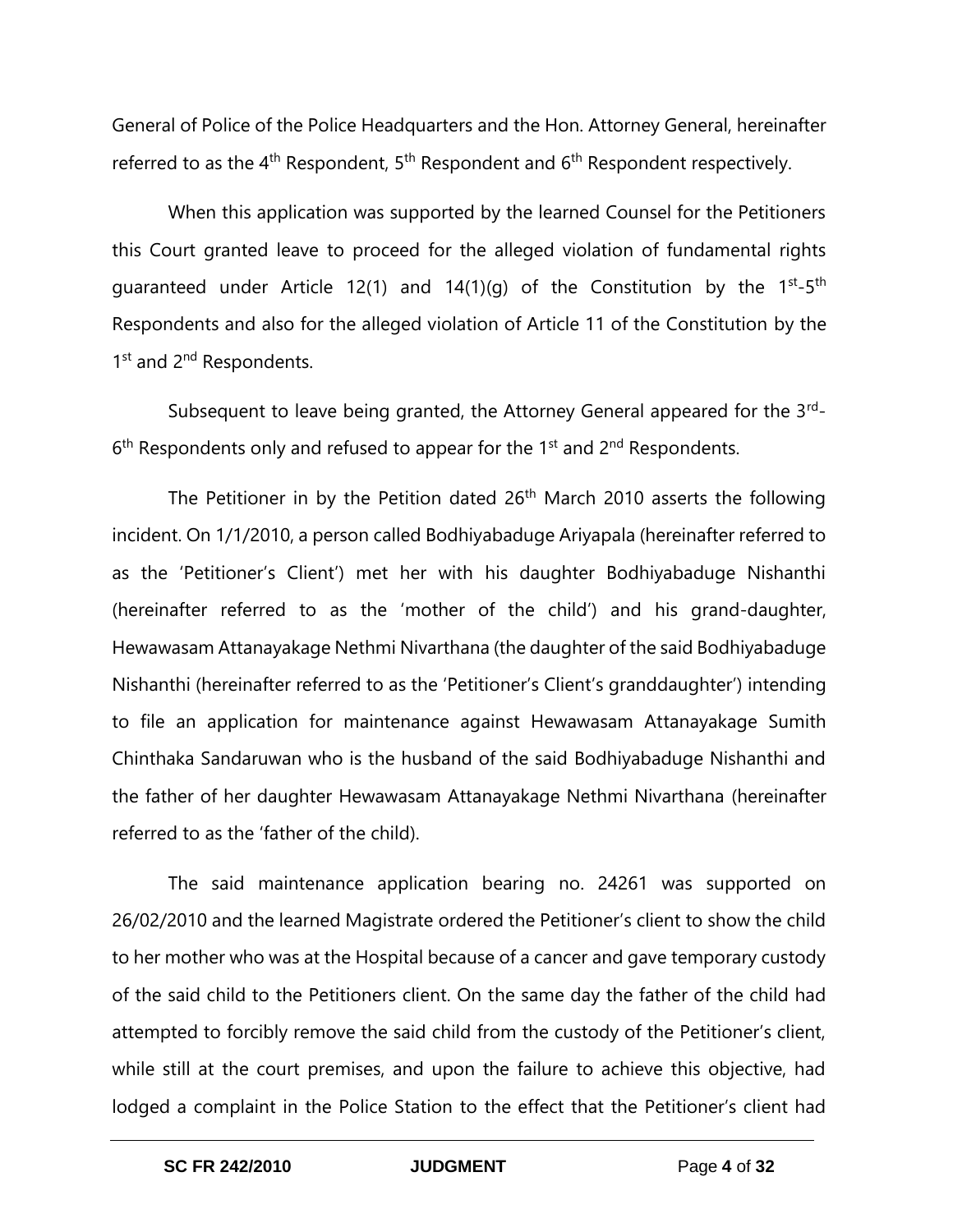kidnapped the said child. Thereafter the Petitioner's client and the child had been summoned to the Ambalangoda Police Station, and upon the police officers handed over the custody of the child to the Petitioner's client after being made aware of the order of the Magistrate for temporary custody of the said child.

Subsequently, on  $28<sup>th</sup>$  February 2010 the Petitioner was informed by the Petitioner's client that the mother of the child (daughter of the Petitioners client), had passed away on  $27<sup>th</sup>$  February 2010 due to cancer. The  $1<sup>st</sup>$  Petitioner was further informed by her client, that his other daughter namely Bodhiyabaduge Shanthi and her husband had been arrested and taken to the Ambalangoda Police Station upon a complaint that the said persons had kidnapped the Petitioner's client's granddaughter and that the Petitioner's client was asked to come to the Police Station with his granddaughter at 5.00 pm regarding the matter, effectively depriving them of attending the funeral of the mother of the child being held that day.

Immediately, the 1<sup>st</sup> Petitioner informed the officers of the Human Rights Commission (HRC) regarding the situation, and an officer there named Rupasinghe made inquiries from the Police and informed the 1<sup>st</sup> Petitioner that the officers of the Ambalangoda Police Station had informed him that no such arrest had been made and to visit the said Police Station for further details. Upon this, the 1<sup>st</sup> Petitioner proceeded to the Ambalangoda Police Station together with her client and the 2<sup>nd</sup> Petitioner and they went to make inquiries as to the whereabouts of the said Bodhiyabaduge Shanthi and her husband.

Upon reaching the Ambalangoda Police Station at around 5.00 pm, the  $1<sup>st</sup>$ Petitioner confronted a crowd of persons who had gathered with the father of the child at the Police Station and the said Bodhiyabaduge Shanthi and her husband were seated on a bench at the Police Station. When the 1<sup>st</sup> Petitioner inquired as to the reason for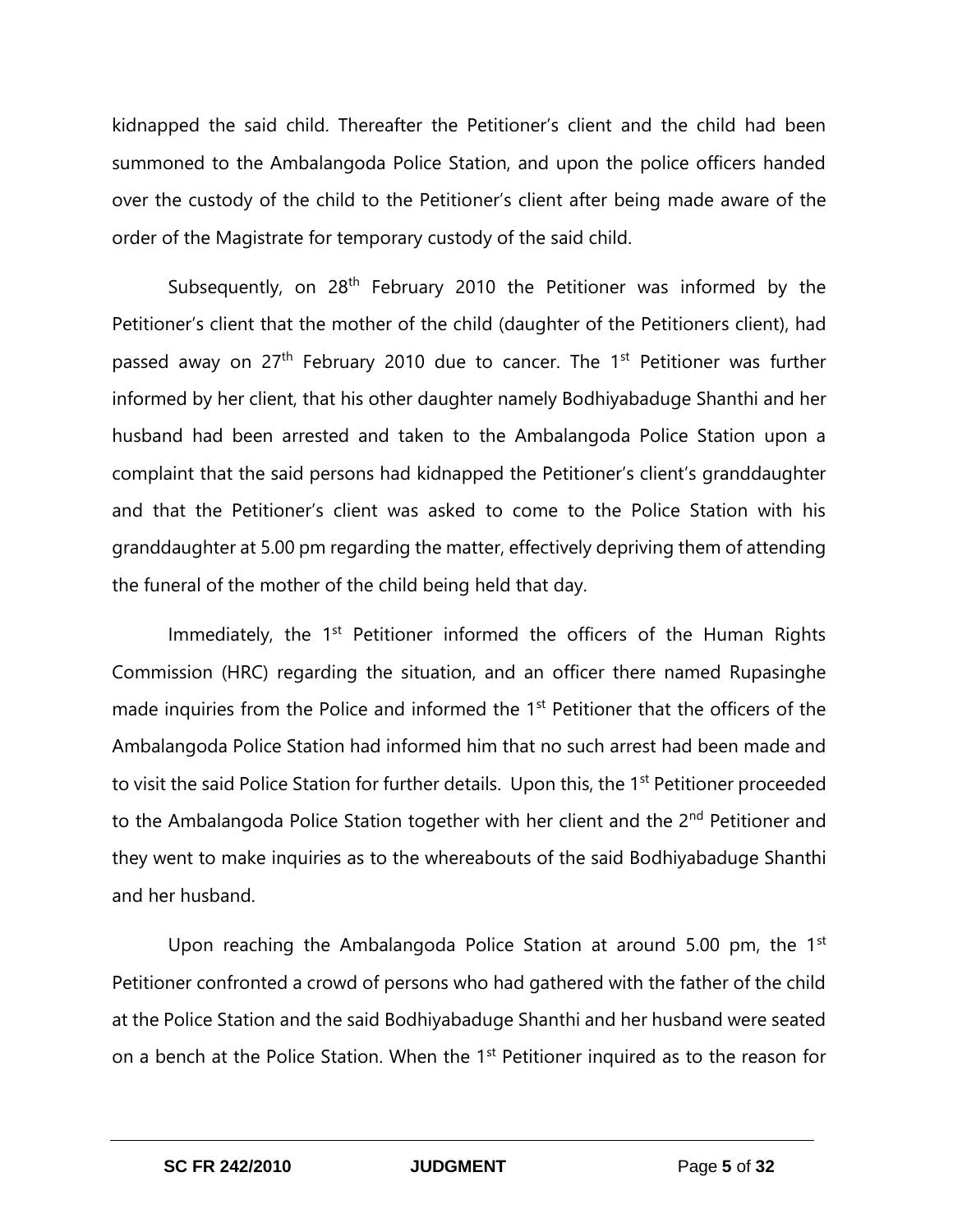the arrest of the two said persons, the 1<sup>st</sup> Petitioner was notified that there was no arrest as such, nor a record of arrest at the Police Station.

Importantly, the Petitioners admit that they were informed that the 3<sup>rd</sup> Respondent was away pertaining to a meeting during this day.

Upon the Petitioner reaching the entrance of the Police Station the father of the child approached them and started to verbally abuse the 1<sup>st</sup> Petitioner saying,

"ඔයගොල්ලො ආවේ සල්ලිවලටද? සල්ලි ඕනෙද? අපි සල්ලි දෙන්නම්. අම්මා ගකනෙක් නේද? ලැජ්ජ නැද්ද මේ වගේ වැඩ වලට එන්න?''

*("Did you come for the money? Do you need money? We will give you money. Aren't you a mother? Aren't you ashamed to come for work of this kind?")*

Thereafter, the  $1<sup>st</sup>$  Respondent together with the  $2<sup>nd</sup>$  Respondent took the Petitioner's client inside the Minor offences branch of the Police Station. The 1<sup>st</sup> Respondent menacingly said,

"ආ උඹ ආවද? මම අද හොඳට සලකන්නම්. වරෙන් යන්න."

*("ah, you came here? Today, I will treat you well. Come with me.")*

The Petitioners state that even after having been informed that the Petitioners were Attorneys-at-Law, the 1<sup>st</sup> and 2<sup>nd</sup> Respondents continued yelling and threatening them. Thereafter, the  $2^{nd}$  Respondent pointed at the  $1^{st}$  Petitioner in a derogatory manner and shouted because she had a mobile phone in her hand, saying,

"ඕෆ් කරනවා ඔය ෆෝන් එක. ඕෆ් කරනවා. මෙතන ෆෝන් තියාගන්න බැහැ. ගේගෙන්ගන් ෙැද්ද?

*("Switch off the phone. Switch it off. You cannot keep phones here. Don't you understand".)*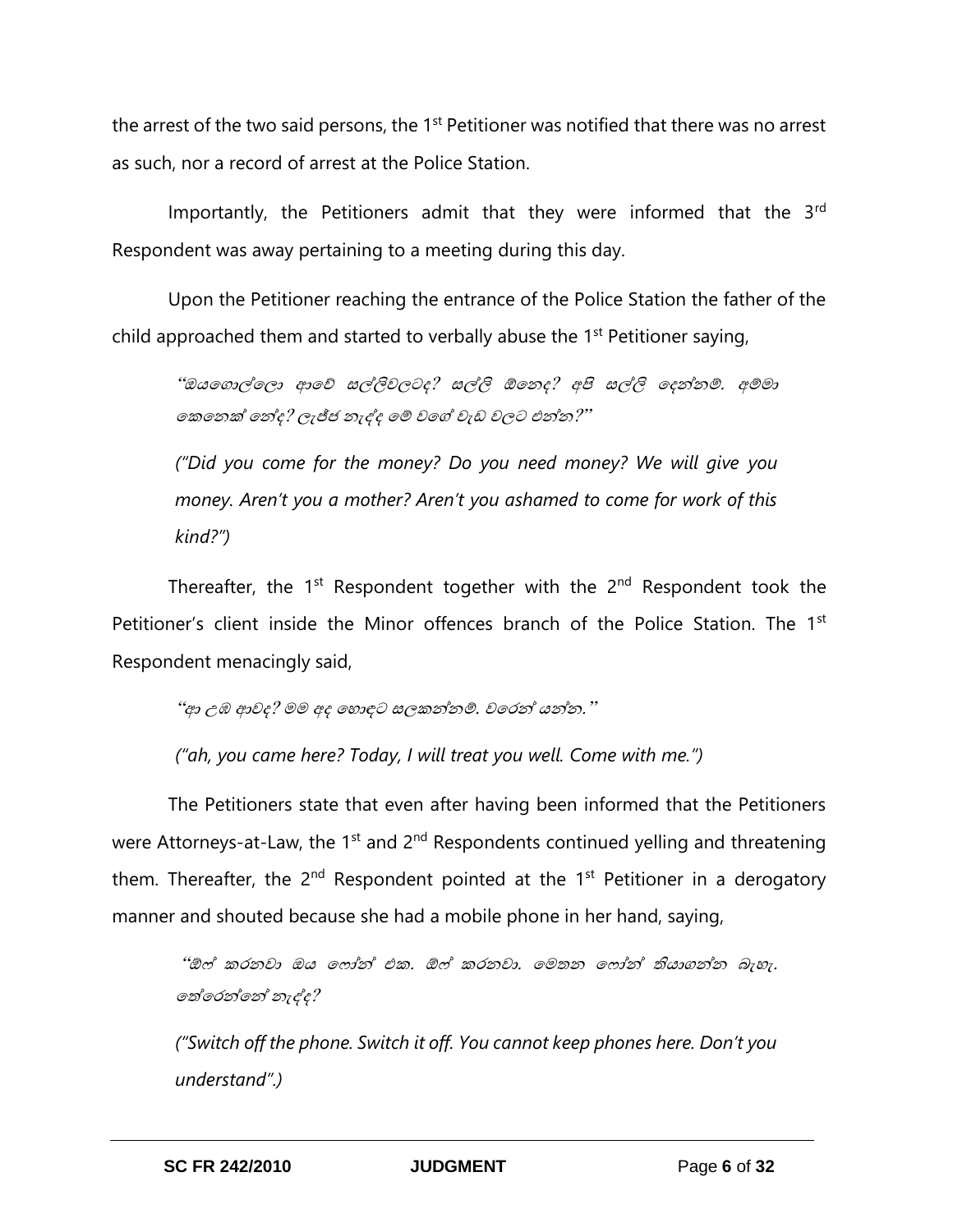The Petitioner also alleges that no objections were raised to the mobile phones carried by the crowd accompanying the father of the child. The  $1<sup>st</sup>$  Petitioner at this point, started recording the verbal abuse by the  $1<sup>st</sup>$  and  $2<sup>nd</sup>$  Respondents using her mobile phone. When the 1<sup>st</sup> Respondent repeatedly interrogated the 1<sup>st</sup> Petitioner's client as to his right to the custody of his granddaughter, the Petitioners intervened and stated that such custody was given temporarily by the Magistrate's Court to the grandfather and that the father of the child who was present at the police station was aware of such events. Petitioner stated that even at that point, the 1<sup>st</sup> Respondent shouted at the  $1<sup>st</sup>$  Petitioner in derogation by stating that,

"මට ඒ වාර්තාව ඉදන්න. මට මහේස්තුාත්තුමියගෙන් එහෙම වාර්තාවක් එවලා නෑ. නඩුවෙ ඒවා මහේස්තාත්ට කියන එකයි ඇත්තේ'''.

*("Give me that report. I have not received such a report from the Magistrate. Tell that to the magistrate at court, not to me.")*

Despite all the efforts of the Petitioners, the Petitioners state that the 1<sup>st</sup> and 2<sup>nd</sup> Respondents were determined to frame charges on the basis that the 1<sup>st</sup> Petitioner's client had kidnapped the grandchild and the  $1<sup>st</sup>$  Respondent even went so far as to further shout at the Petitioner,

"ළමයා පැහැර ගෙන යාමට වැරදි උපදෙස් දීම ගැන ඔයගොල්ලන්ට විරුද්ධවත් මම පියවර ගන්නවා. මමත් උසාවියට එනවා. එතකොට බලාගන්න පුලුවන් ඔයගොල්ලෝ මේ නඩුවට පේන්නේ කොහොමද කියලා.''

*("I will also take action against you for giving wrong instructions for child abduction. I'm coming to court too. Then we can see how you face this case.")*

and continued to shout saying,

"දරුවා නොදුන්නොත් දැන්ම තමුන්ලව අත්අඩංගුවට අරගෙන හෙට උදේ උසාවි ොනවා."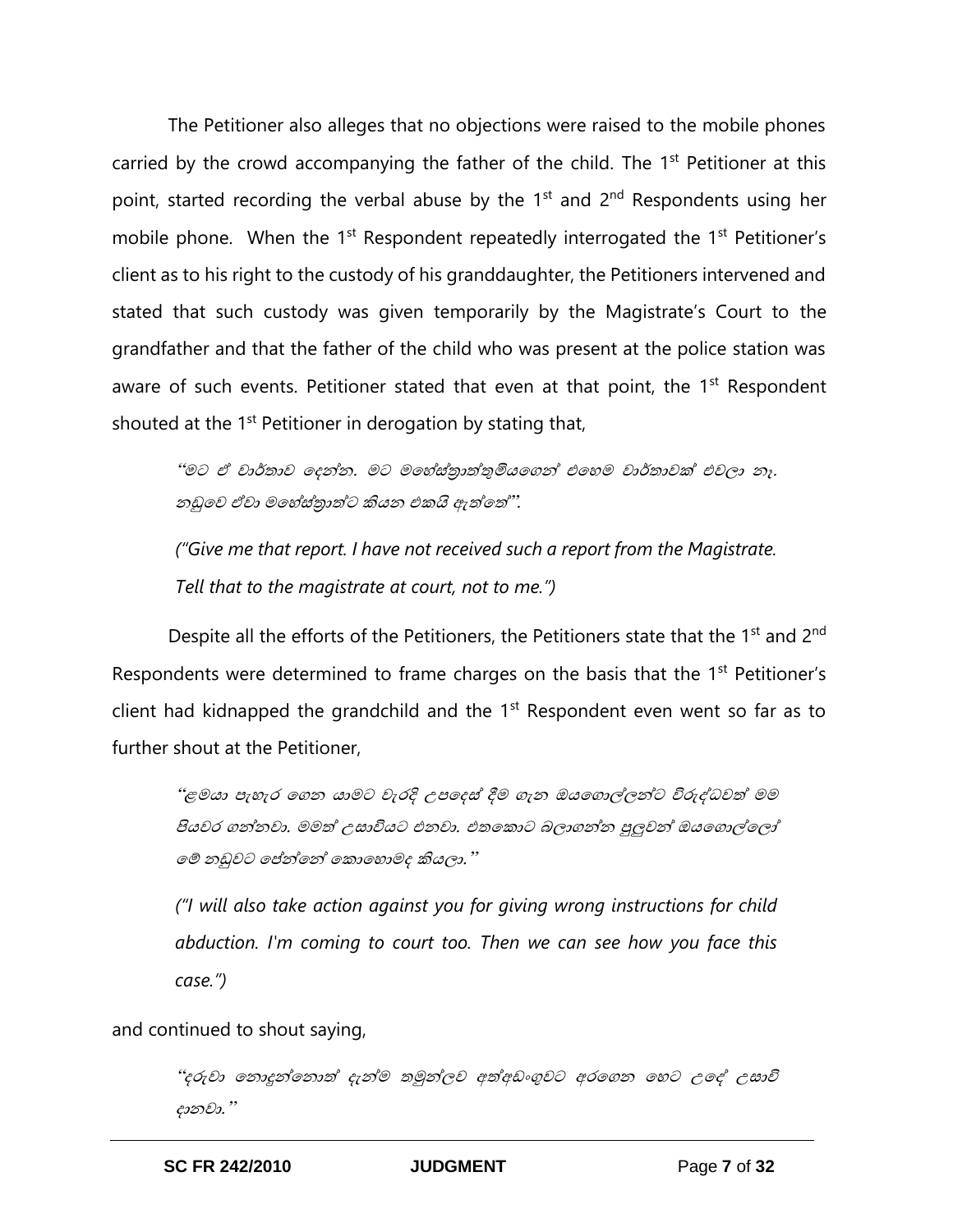*("If you don't hand over the child, you will also be arrested immediately and produced before the court tomorrow morning.")*

The Petitioners state that the  $2<sup>nd</sup>$  Respondent then humiliated and intimidated the Petitioners by saying that,

"කතා කරකර ඉන්නේ මොකටද මේ දෙන්නටත් පැමිනිල්ලක් සටහන්කරලා නඩු දාන එකයි ඇත්තේ. "

*("Why just stay here talking, we might as well lodge a complaint against these two and sue them as well")*

The 1<sup>st</sup> Respondents then turned towards the party accompanying the father of the child and stated that,

"සාක්ෂි දෙන්න ඕනෑ මේ කට්ටිය ළමයා පැහැරගත් බවට ඔය ගොල්ලෝ… මම මේ අයට විරුද්ධව පියවර ෙන්නවා.

*("you all need to give evidence saying that they kidnapped the child... I will take action against them".)*

At the same time the  $2<sup>nd</sup>$  Respondent asked and wrote down the Petitioner's names and addresses.

Thereafter the 1<sup>st</sup> Petitioner's client's daughter Bodhiyabaduge Shanthi stated that,

"අපි ළමයා දෙන්නම් සර්. අපිට කරදර වෙන්න බැහැ. මට ළමයි දෙන්නෙක් ඉන්නවා. මට දෙෙර යන්න ඕනෑ."

*("We will give you the child, sir. We can't face such trouble. I have two children. I want to go home.")*

Following which she brought the child to the police station. The  $1<sup>st</sup>$  Petitioner inquired from her client if he was consenting to handing over the child and upon hearing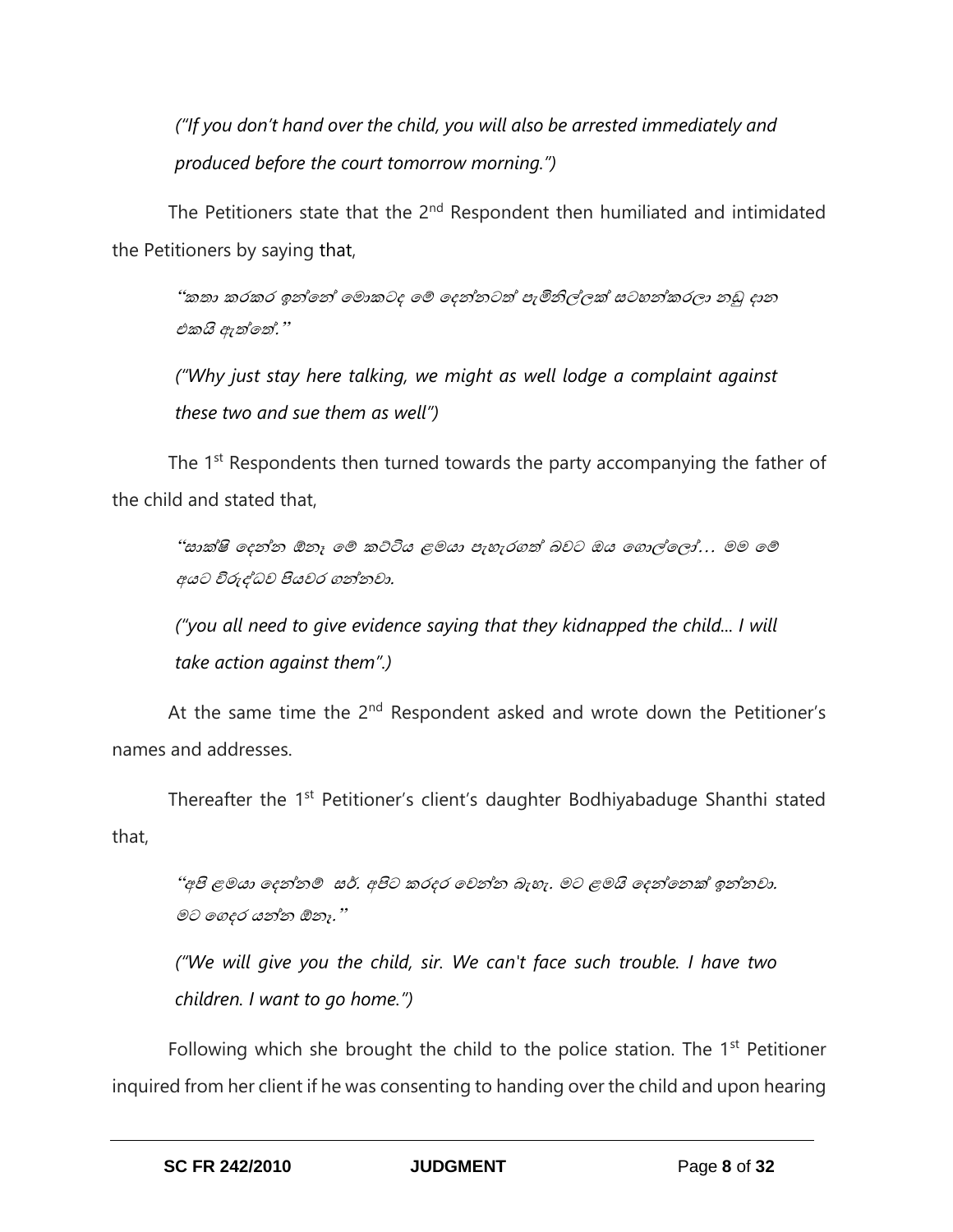this, the 1<sup>st</sup> Respondent continued to attempt to intimidate the 1<sup>st</sup> Petitioner by claiming that the child needs to be produced or that he will take legal action against them and shouted at the 1<sup>st</sup> Petitioner.

Furthermore, when the 1<sup>st</sup> Petitioner tried to explain the fact that the father of the child had failed to maintain the child, the  $1<sup>st</sup>$  Respondent rudely interrupted the  $1<sup>st</sup>$  Petitioner and continued yelling,

"මට උෙන්වන්න එන්න එපා නඩත්තු නඩු පවරන ැි.."

*("Don't try to teach me about maintenance suits").*

When the Petitioners sought to explain the circumstances as Attorneys-at- Law, the  $1^{st}$  Respondent simply yelled at them, shouted at the  $1^{st}$  Petitioner saying,

"මේ මිනිහා මේ ළමයාව දූෂණය කලලාත්, කරදර කලොත් ඔයගොල්ලො මොකද කරන්දන්? ළමයාදේ වෙකීම බාරෙන්නවෙ?"

*("What will you do if this man rapes or abuses this child? Do you take responsibility for the child?")* 

The Petitioners states that, then in the most degrading manner, the 2<sup>nd</sup> Respondent told the  $1<sup>st</sup>$  Petitioner in total sarcasm:

"මහලොකුවට මේ නෝනා ළමයෙක්ගේ නඩුවකට පෙනුනා. අම්මා නර්ස්, තාත්තා ලජ්ලර් ගාඩ්, තමුන්ලග දූව දූෂණය කරලා අද. මොකද අද ඇවිත් ඒ වගේ තව නඩුවක් ඇති කරන්න කතා කරනවා. නීතිඥයෝ අසාධාරණ ලෙස මුදල් හම්බ කරගන්නවා."

*("Today there was a rape case where the mother was a nurse, and the father of a child was a jailer guard who had raped his child. Are you here to create another such case? Lawyers earn money in such unfair ways")*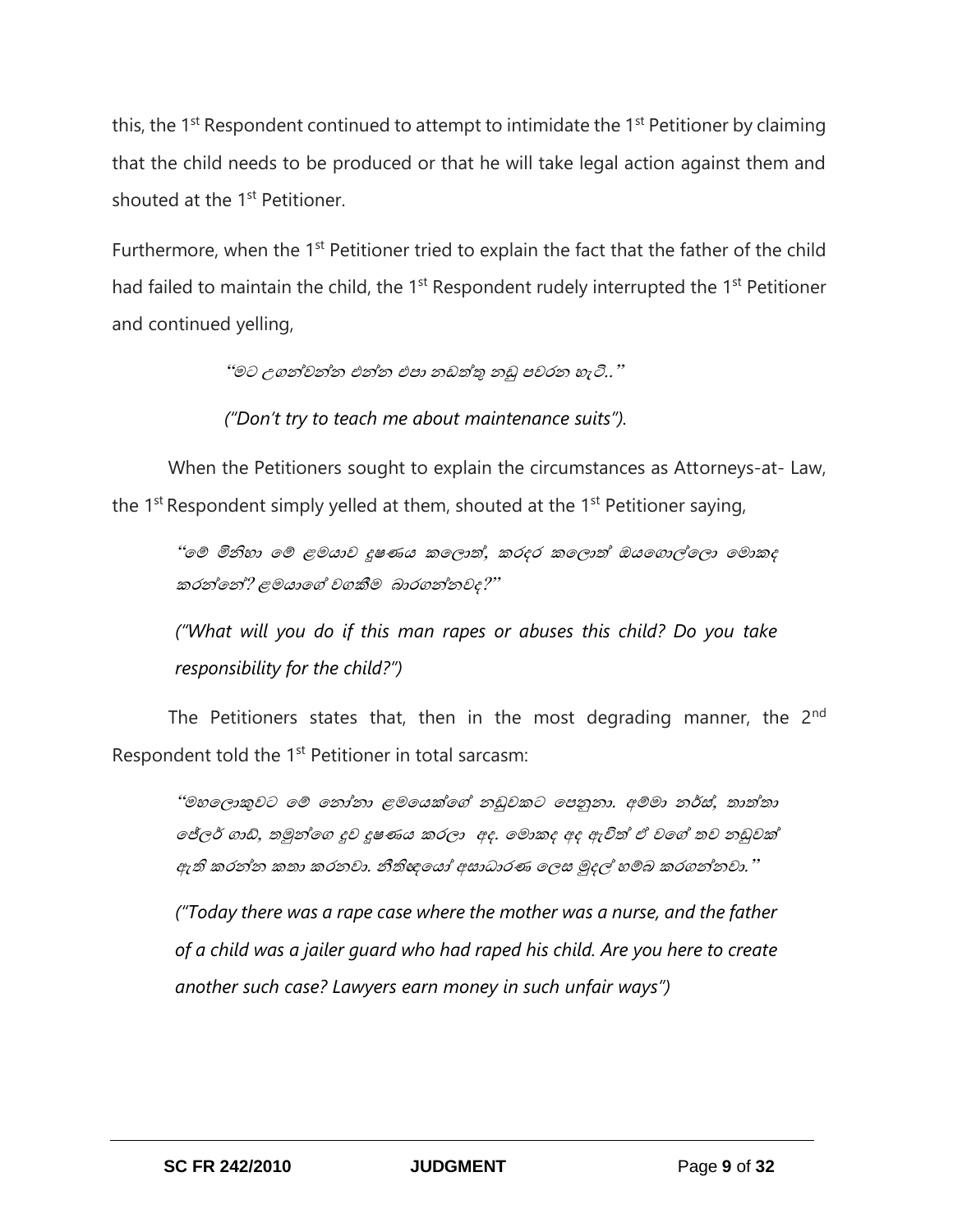at which point the Police officers and the members of the public who were present there laughed, causing the Petitioners severe embarrassment and humiliation and to the legal profession at large.

Additionally, The Petitioners submit that it was evident that the  $1<sup>st</sup>$  and  $2<sup>nd</sup>$ Respondent were under the influence of alcohol during this encounter due to the strong smell emanating from them and the manner in which they were behaving. However, the 1<sup>st</sup> Respondent in his affidavit dated 19<sup>th</sup> August 2010 denies being under the influence of alcohol and submits that he discharged his duties in good faith according to law and consciously believed to be doing the right thing to administer justice. He alleges that the Petitioner strives to construe their words out of context in a different manner to strengthen their feeble case. He further states in objection that he had only assisted the father of the child of that case, to obtain access to the child for him to take the child with him to attend the funeral of the mother of the child together and denies any knowledge of alleged violations. He states that they were polite in requesting the 2<sup>nd</sup> Petitioner to switch off the mobile phone.

The 2nd Respondent in his affidavit dated 16th June 2010, states his objection by largely adopting a position in line with the stance of the 1st Respondent as above, and he further states that as he suffers from epilepsy, he refrains from taking alcohol and thus denies the allegation that he was intoxicated during the confrontation.

Both the  $1<sup>st</sup>$  and  $2<sup>nd</sup>$  Respondent in their affidavits alleges that the reasoning behind the incident on 28<sup>th</sup> February 2010 whereby the Petitioner's client and his granddaughter were summoned to the Police Station and the alarming phone call by them stating that the Petitioner's client's other daughter as well as her husband were under arrest for kidnapping his grandchild was based on a complaint lodged at the police station by a person bearing the name of the father of the child, but however, the facts of the complaint attached as 'R1', is in contradiction to the narration of accounts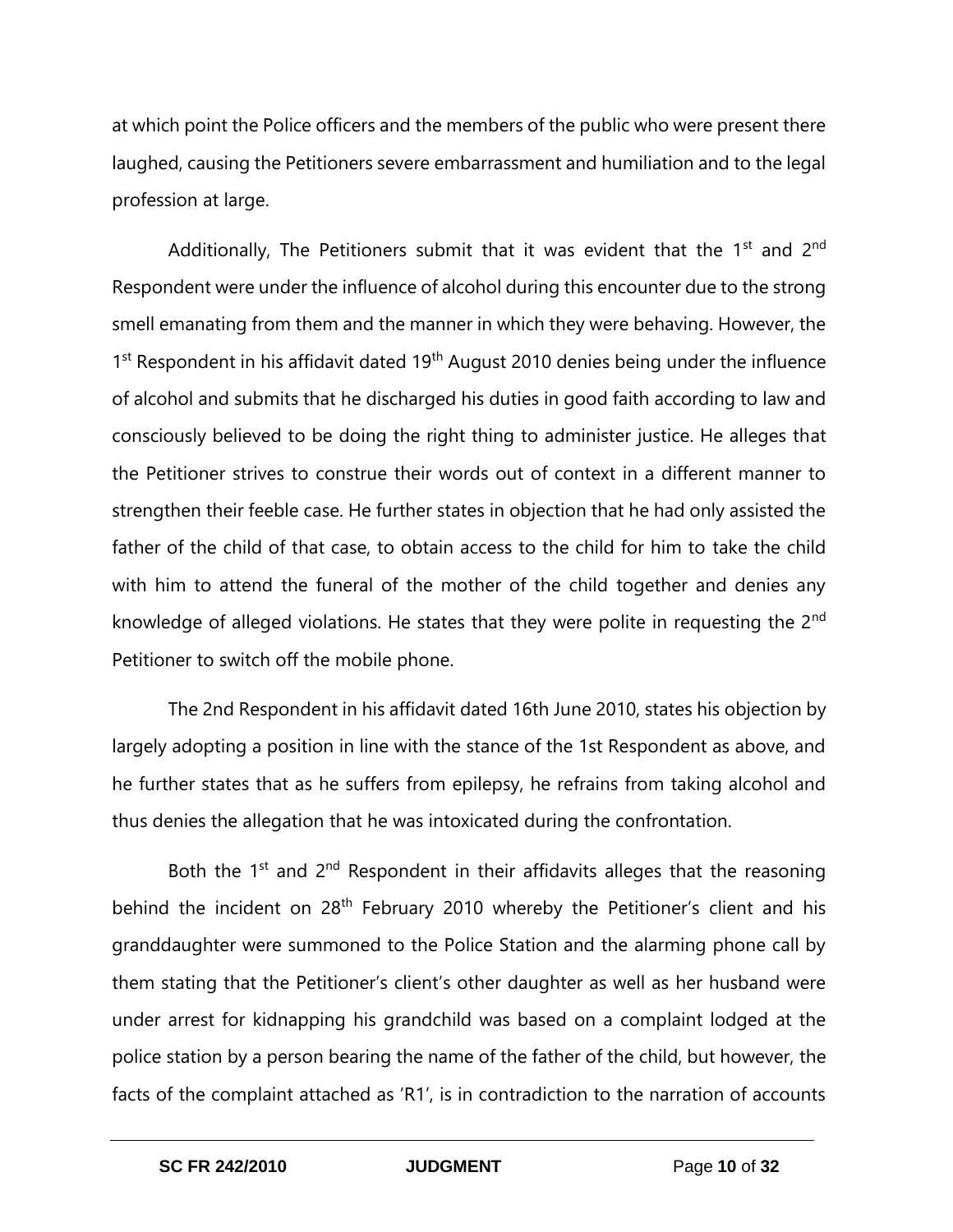by the Petitioner. In this complaint the father of the child is stated to be a disabled exsoldier. He admits to that he and his wife were living separately, but states that this is purely owing to the conduct of her parents in having kept her with them on most occasions. He states that upon his request at the magistrate, which was based upon the request of the mother of the child, the Magistrate ordered for him to take the child accompanied by the Petitioner's client (grandfather), to visit her mother at the hospital.

He further purports that the Petitioner's client thereafter refused to do so and had forcefully taken the child with him. Additionally, he states that he files this complaint in order for his child to be able to be at her mother's funeral, which he states is not possible as the grandfather and the mother's family are withholding the child in a very unreasonable manner. This rendition of accounts does not align with the facts put forward by the Petitioners or the affidavit provided by the Petitioner's client.

However, I must note that this extract is dated 28<sup>th</sup> February 2010, but the time recorded is 6:50 PM of the same date. In the Petition, it is stated that the Petitioner and the Petitioner's client were called to the Police station at 5 PM and they were present at this time. Even if minor room for error is allowed in timing, it is evident that this complaint has been recorded following the initial call ordering the Petitioner's client and the child to be present at the Police Station. In light of the above, it aligns with the statements of the Petitioner in that there were no valid complaints filed on this date authorizing for any such procedure to commence at the time the Petitioner's Client was ordered to present himself and his grandchild to the Police Station.

Further, at no point in 'R1', does this complainant provide any testament specifically against his sister-in law or brother-in-law who were the persons taken to the Police Station initially based on this purported crime of kidnapping. Their names, connection to this incident, nor their existence is acknowledged in this complaint as it is only the Petitioner's Client as well as the phrase "family of his wife" who are mentioned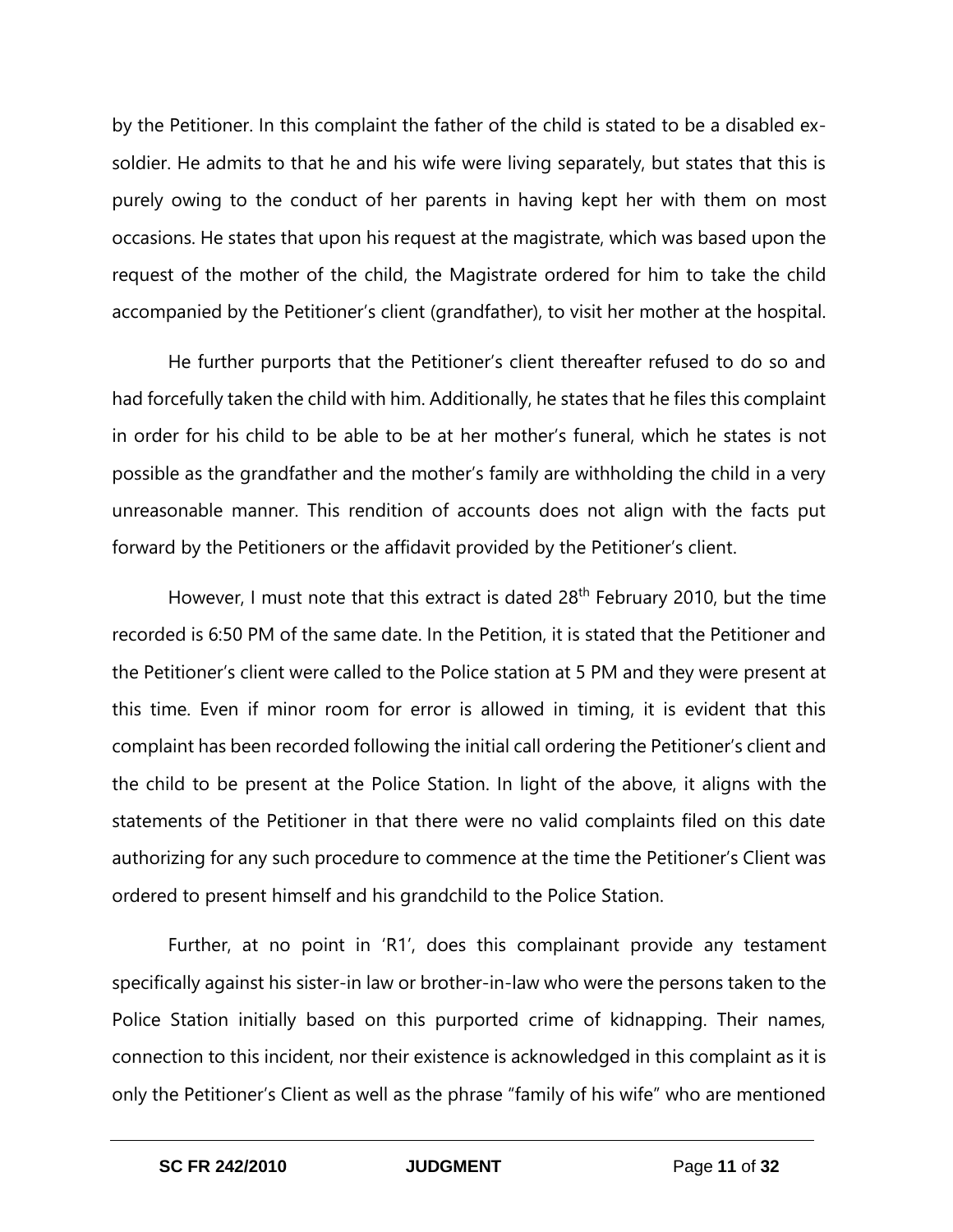by the complainant. For the above reasons, I must note that the procedure intended to be followed has simply been disregarded in the conduct of the Police in attempting to solve this incident. Thus, despite the  $1<sup>st</sup>$  and  $2<sup>nd</sup>$  Respondent stating that they merely acted in good faith in order to administer justice, they have not done so according to law as this disregard for procedure is a dangerous manner in which to exercise the powers bestowed upon them as police officers, who are guardians of society.

In addition to the above, the  $1<sup>st</sup>$  Petitioner submits in her Written Submission that she was subject to further incidents of harassment and intimidation following the granting of leave to proceed by this court. There had been an incident where an unknown group of persons had arrived late at her house in a jeep on the 19<sup>th</sup> of March 2010. She states that they kicked on their front door at which point the family had switched off all lights and called the Police Emergency number. She states that after about 15 minutes the group of persons left in the same vehicle. The next day her and her brother had been asked to write down their statements in regards to this event by the Ambalangoda Police. Further on the  $1<sup>st</sup>$  of June, there had been a vehicle similar to the one in the previous incident passing by their house several times and parked near her house. A person had gotten out of the vehicle saying "is this the place?". Her neighbor in her statements affirm that the vehicle had a print depicting "Ambalangoda Police"

Additionally, she states that these acts were continued particularly in the form of allegedly having received numerous phone calls harassing her and her family. She states that calls were received from a caller claiming to be from the Ahungalla Police Station, further calls which the CID later traced to be from the same Police station and multiple other calls requesting to settle the case. There have also been persons coming to her house and causing disturbance to her and her family. Given these incidents she states that she has taken steps to keep away from her residence in order to avoid any harm to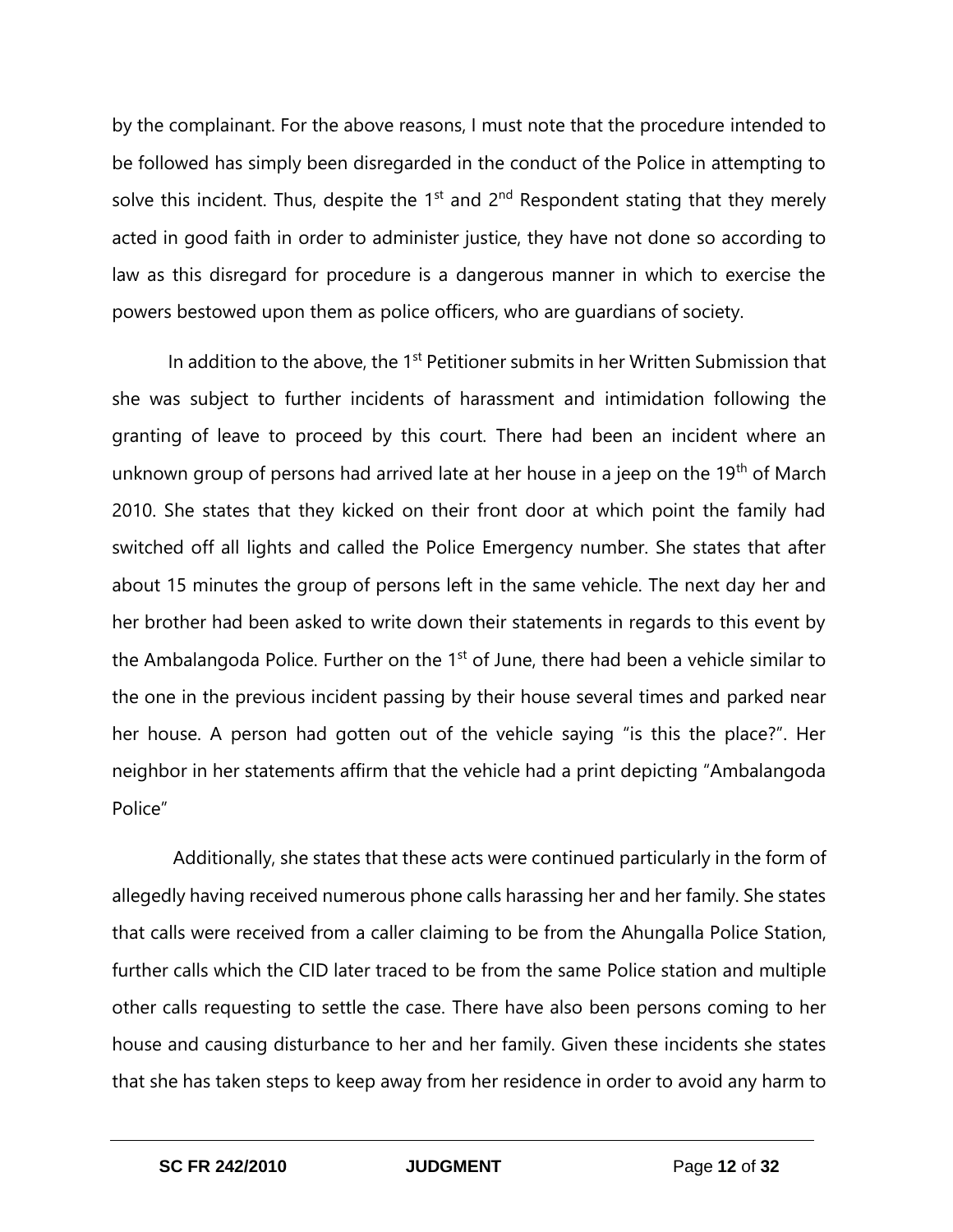herself and to save her family from the harassment and trouble they have undergone due to the instant case. She states that despite the instructions given for the Senior Superintendent and Headquarters Inspector of the Ambalangoda Police Station to give suitable instructions to prevent any interference to the rights of the Petitioners, the Respondents have conducted themselves disregarding all such instructions.

Thus, the Petitioners allege that the behavior of the  $1<sup>st</sup>$  and  $2<sup>nd</sup>$  Respondents during the primary incident described and the harassment afterwards caused them severe pain of mind and humiliation. Thus, the Petitioners submits that such treatment meted out to the Petitioners amounts to cruel, inhuman and degrading treatment and is a clear violation of the rights guaranteed under Article 11, 12(1) and 14(1)(g) of the Constitution.

In the instant case, following the granting of leave, it was informed to the Court by the State Counsel that the Police Department has taken several measures and some of them are reproduced for the purpose of completeness.

The Attorney General refused to appear on behalf of the  $1<sup>st</sup>$  and  $2<sup>nd</sup>$  Respondents. Initially, this Court took cognizance of the impending disciplinary inquiry against the 1<sup>st</sup> and 2<sup>nd</sup> Respondents initiated by the Inspector General of Police and directed him to conclude the said disciplinary inquiry within one month and report the findings of the inquiry through the Attorney General. The disciplinary inquiry held against the 1<sup>st</sup> and 2<sup>nd</sup> Respondents and the Petitioner had successfully led evidence to establish the allegations levelled against the  $1<sup>st</sup>$  and  $2<sup>nd</sup>$  Respondents, especially the use of abusive language and they were found guilty, thereafter, disciplinary orders were made and punishments were imposed.

The Counsel for the 3<sup>rd</sup>-5<sup>th</sup> Respondents further drew the attention of Court to that the fact that on the date in question, the  $3<sup>rd</sup>$  Respondent was not at the Ambalangoda Police Station where the incident took place (as admitted by the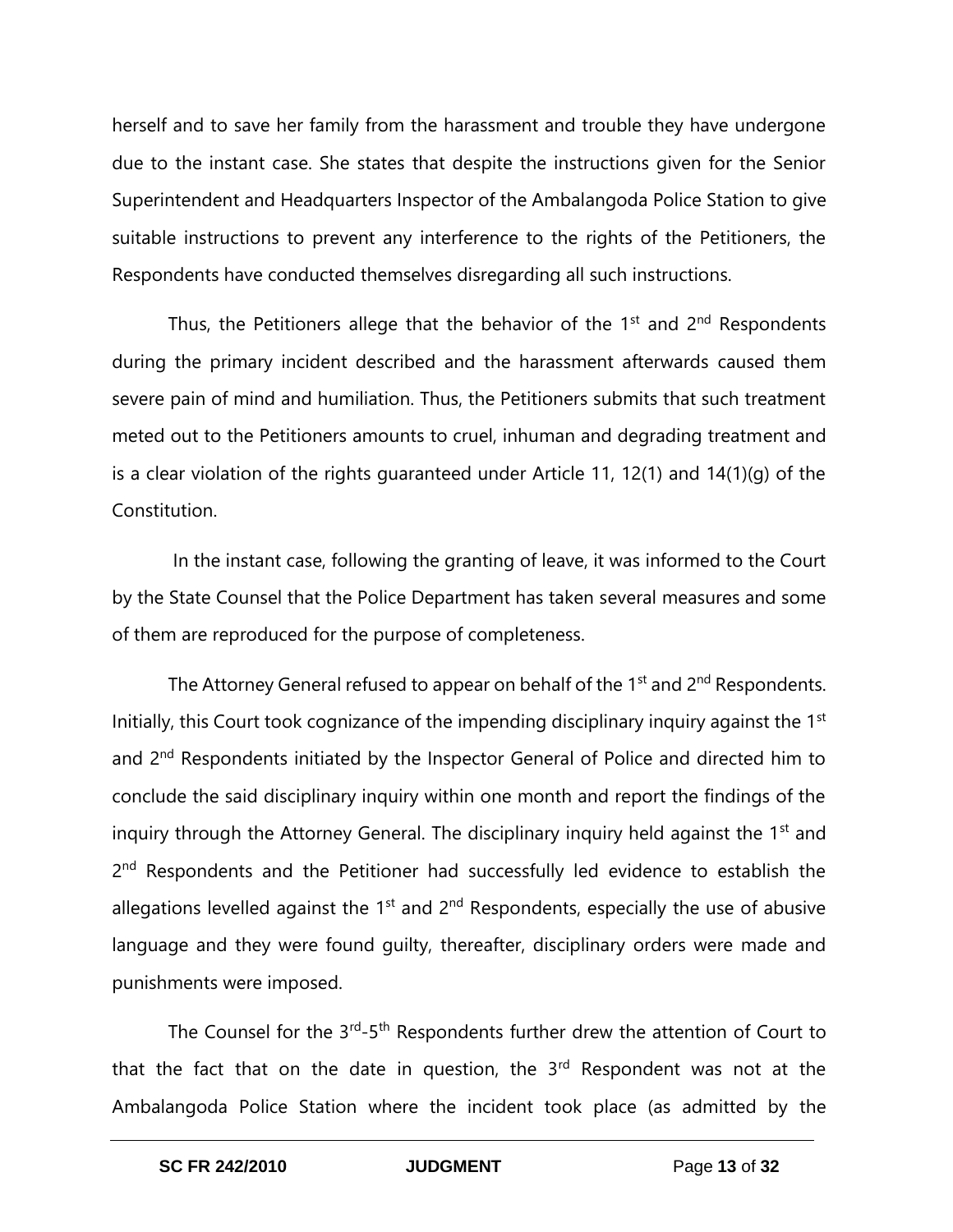Petitioners' themselves). The 3<sup>rd</sup> Respondent was away on official duty at the time and was therefore not privy to the incident pertaining to the Petitioners. Further, it was submitted that while the Respondents were cognizant that the  $3^{\text{rd}}$ -5<sup>th</sup> Respondents are superior officers of the 1<sup>st</sup> and 2<sup>nd</sup> Respondent, the 3<sup>rd</sup>-5<sup>th</sup> Respondents stated that they have taken all steps required and necessary in law to take disciplinary action against the alleged conduct of the  $1<sup>st</sup>$  and  $2<sup>nd</sup>$  Respondents.

The 4<sup>th</sup> Respondent was directed by the Deputy Inspector General (Southern Province), to record a complaint of the 1<sup>st</sup> Petitioner in relation to an alleged incident that had taken place at the Ambalangoda Police Station involving the alleged conduct of the 1<sup>st</sup> and 2<sup>nd</sup> Respondents who were attached to the Ambalangoda Police Station at the time. Accordingly, this Court observed that,  $4<sup>th</sup>$  Respondent acted in accordance with the direction and recorded the statements of the Petitioners. Thereafter, on 16.03.2010, through the assistance of the 3<sup>rd</sup> Respondent, the 4<sup>th</sup> Respondent took steps to record the statements of the 1<sup>st</sup> and 2<sup>nd</sup> Respondents. The  $4<sup>th</sup>$  Respondent also obtained a statement from WPC 7622 Sujeewani who was on duty at the minor offences branch at the Ambalangoda Police Station on the day of the alleged incident.

Pursuant to the complaint of the Petitioners to the Inspector General of Police, the then  $5<sup>th</sup>$  Respondent had directed that  $4<sup>th</sup>$  Respondent to conduct an inquiry pertaining to the 1<sup>st</sup> and 2<sup>nd</sup> Respondents. Thereafter, the 4<sup>th</sup> Respondent had warned the officers and personally called the Petitioners and apologized for the incident that had occurred at the Ambalangoda Police Station. The findings of the inquiry were communicated to the Police Headquarters by a letter dated 22/04/2010 marked as '4R9'. Further by the letter annexed as '4R10' the  $4<sup>th</sup>$  Respondent has communicated the charge sheet, in which he clarifies that as per the findings of his investigation it is established that the 1<sup>st</sup> and 2<sup>nd</sup> Respondents have shouted at the two Attorneys-at-law, and thus has disrespected their integrity and disregarded their dignity as persons and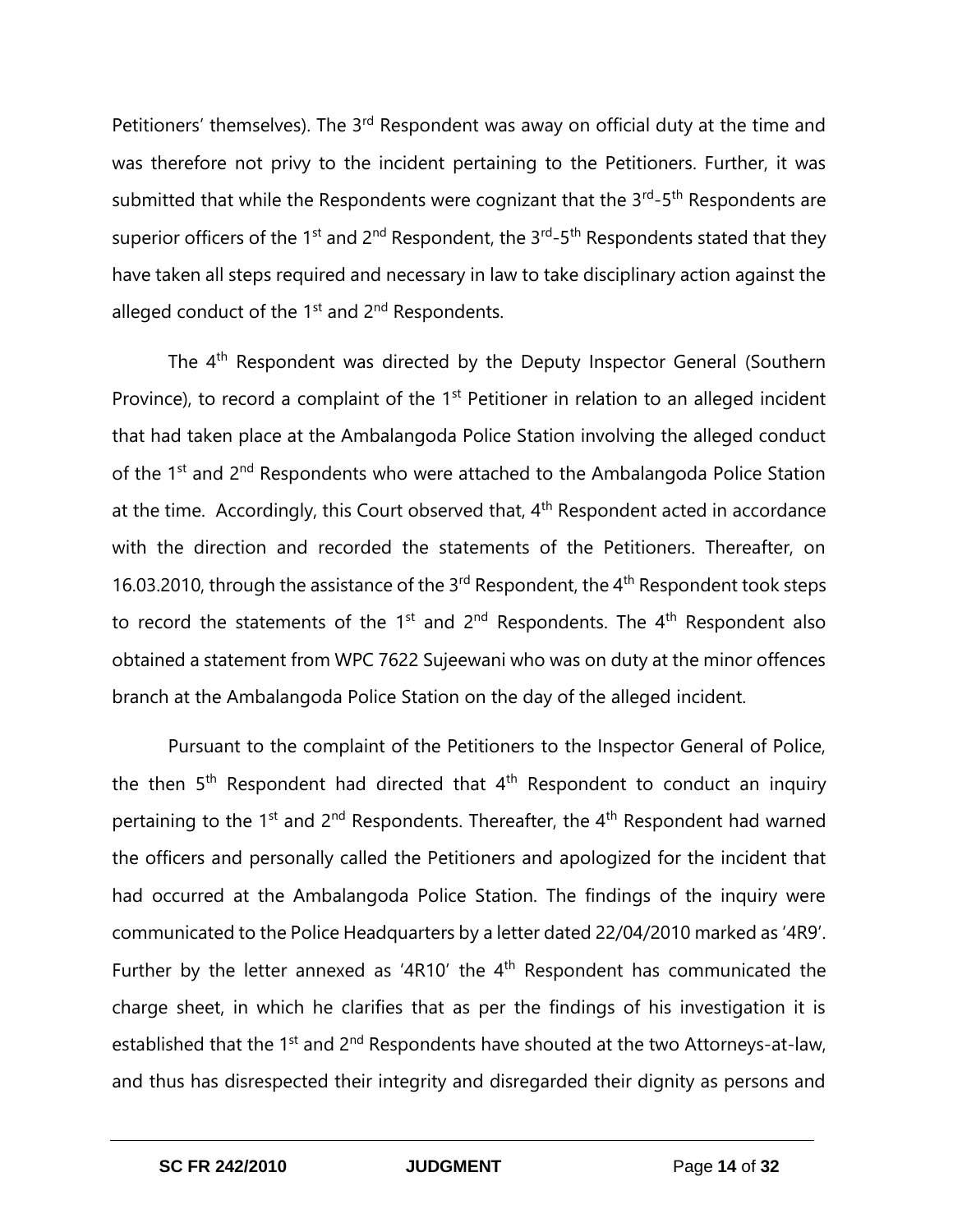professionals. Based on the above he further states that the officers are convicted of the violation of Schedule 2 of the Establishments Code, for disreputable behavior, disobedience and intimidation.

The  $4<sup>th</sup>$  Respondent had recommended that the 1<sup>st</sup> and 2<sup>nd</sup> Respondents be charged at a departmental level in respect of the findings of the inquiry and the same was communicated to the Petitioners by letter dated 20/04/2010. Upon the actions taken by the  $4<sup>th</sup>$  Respondent, the 1<sup>st</sup> and 2<sup>nd</sup> Respondents were interdicted from service. The final determination (disciplinary order) of the disciplinary inquiry against the 1<sup>st</sup> and 2<sup>nd</sup> Respondents was submitted to this Court by way of motion dated 08/03/2016. Accordingly, the inquiry report pertaining to the  $1<sup>st</sup>$  Respondent stated that he had been dispossessed of two salary increments, ordered to follow a capacity building program and had also been ordered to pay a sum of Rs. 30,000/- (in 24 instalments). The inquiry report pertaining to the 2<sup>nd</sup> Respondent indicates that he was found quilty of an offence under the second schedule of offences committed by public officers' in the Establishment Code, and accordingly, he was reprimanded and a stoppage of all salaries and allowances was ordered.

#### **Alleged violations and steps taken by the Respondents**

Having referred to the factual matrix of this application as given by the parties, let me now consider the said facts pertaining to the incident in order to ascertain whether the Petitioners' fundamental rights guaranteed under Article 11,12(1) and 14(1)(g) of the Constitution have been violated by the Respondents.

The Petitioners apply to this court under Article 11 of the Constitution for an alleged violation of the Petitioners' fundamental rights, the provision which reads as follows: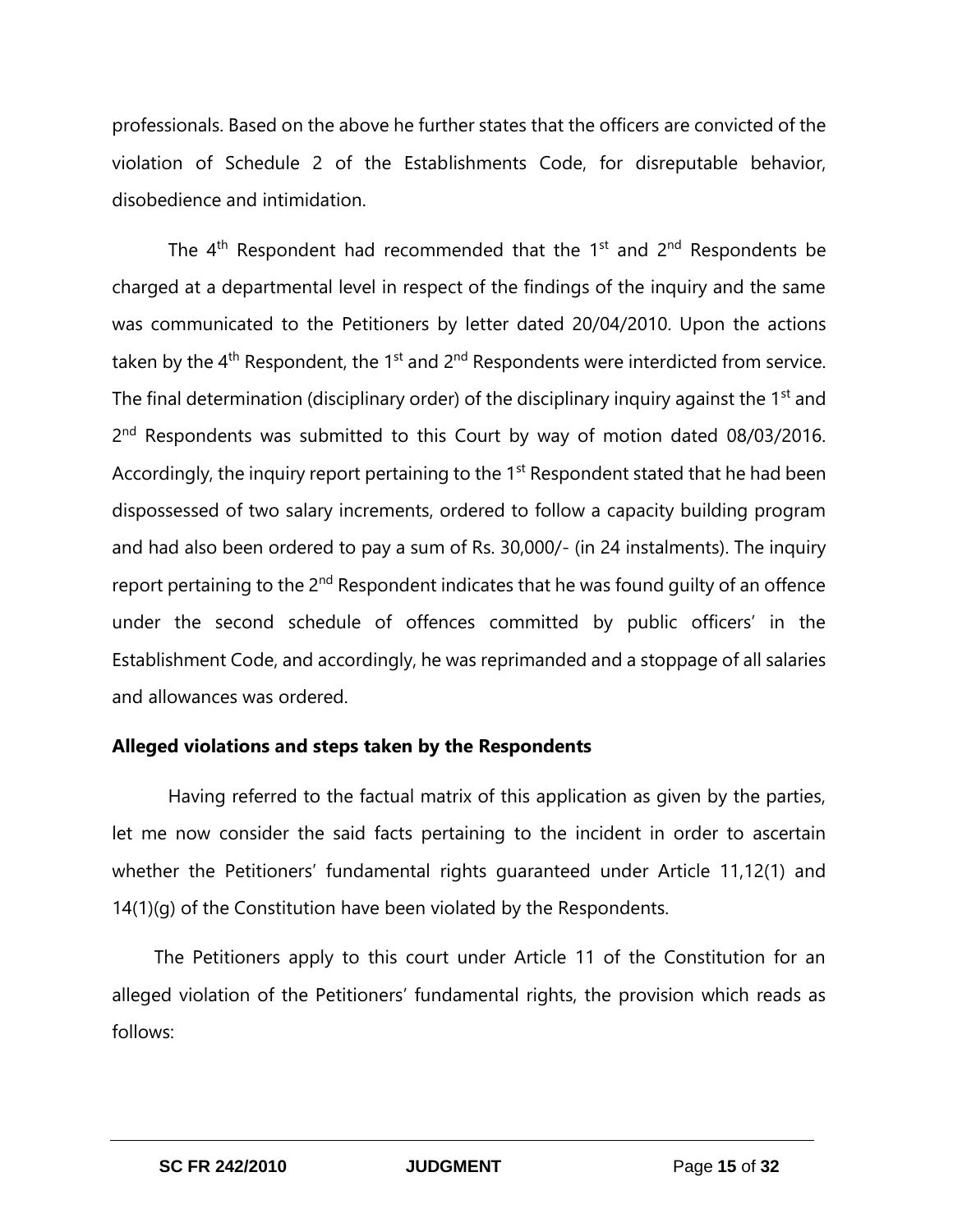*"No person shall be subjected to torture or to cruel inhuman or degrading treatment or punishment".*

Article 12(1) states that,

"*All persons are equal before the law and are entitled to the equal protection of the law*.."

Article 14(1) (g) states that,

*"(1) Every citizen is entitled to-*

*(g) the freedom to engage by himself or in association with others in any lawful occupation, profession, trade, business or enterprise."*

In regards to the violation of the constitutional rights of the Petitioners particularly by the 1<sup>st</sup> and 2<sup>nd</sup> Respondents, we may refer to the case of Mrs. W. M. K **De Silva v Chairman, Ceylon Fertilizer Corporation (1989) 2 Sri LR 393 at 405** in

which Amerasinghe, J stated that

*"In my view Article 11 of the Constitution prohibits any act by which severe pain or suffering, whether physical or mental is, without lawful sanction in accordance with a procedure established by law, intentionally inflicted on a person by a public official acting in the discharge of his executive or administrative duties or under the colour of office"*

In the instant case, the trauma caused is a form of mental suffering inflicted intentionally by public officials in the discharge of his duties. Thus, it is imperative that such action should be condemned by this Court.

It is my view that the treatment meted out to the Petitioners by the  $1<sup>st</sup>$  and  $2<sup>nd</sup>$ Respondent is a violation of their rights under Article 11 of the constitution. Further it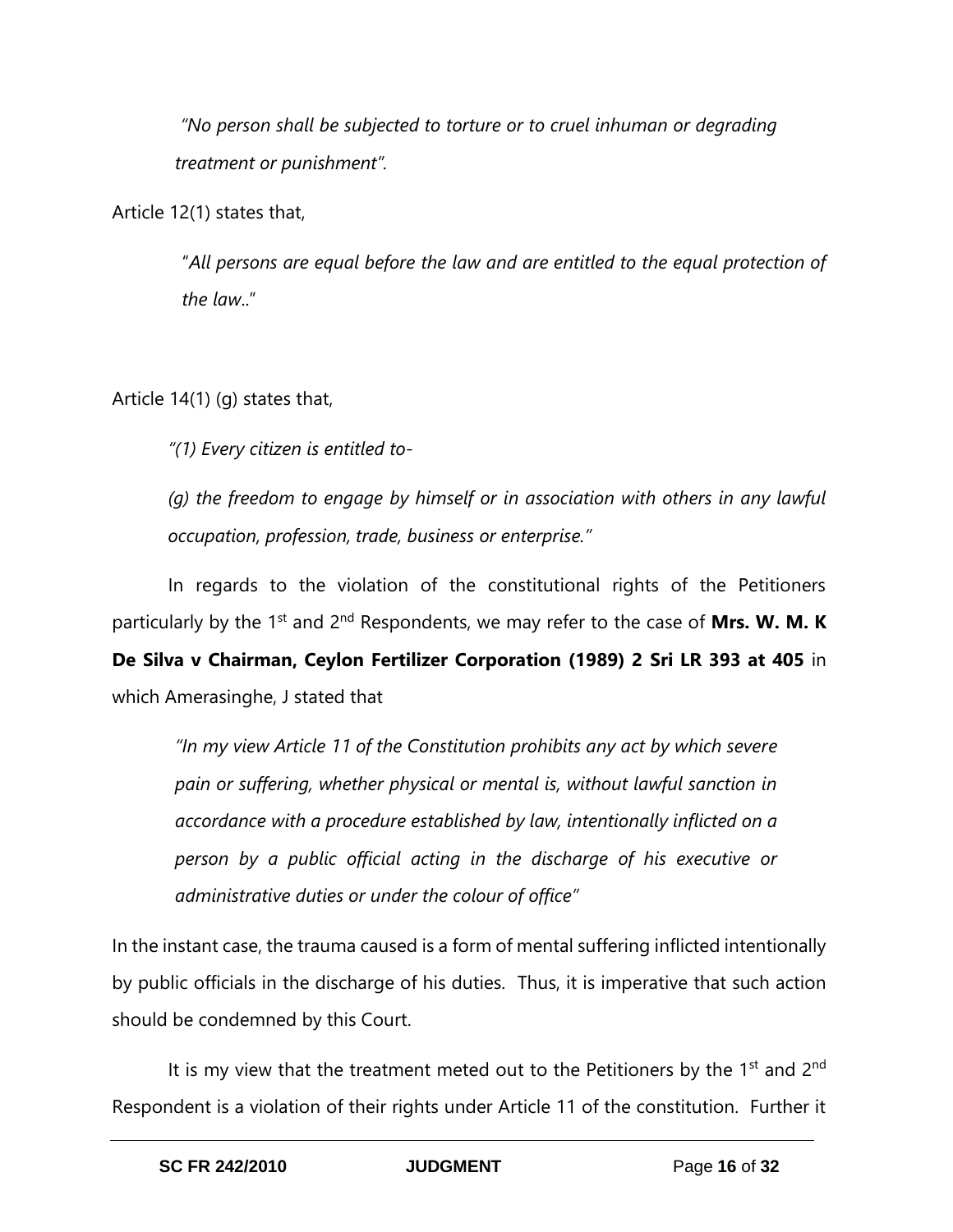is a violation of the Petitioners rights under Article 12 and 14 (1) (g) of the constitution as it is an interference with their freedom to engage in their occupation, particularly given that this incident was an occurrence during their exercise of duties as are demands of their occupation, in the best interest of the 1<sup>st</sup> Petitioner's Client.

Additionally, the Counsel for the Petitioners in his submissions, relied on the ground that the Respondents' conduct was in violation of 'Police Rules 2012'. These rules were published in the gazette notification bearing no. 1758/36 dated 18-05-2012 and were produced before this Court together with the written submissions of the Petitioners. It is observed that these rules issued by the Inspector General of police under Section 55 of the Police Ordinance is cited as 'Appearance of Attorney-at-Law at police stations' and lays down certain guidelines to be followed. Clause two of the rules is reproduced below:

*"2. These rules shall be applicable to every police station established under the Police Ordinance (Chapter 53) and shall be followed by all police officers of whatever rank, serving in such stations within Sri Lanka. "*

Clause three clarifies how any Attorney at law must be treated by the Police stating that every Attorney at-Law shall be treated cordially and courteously and given a fair and patient hearing as follows:

*3. (1) Every Attorney-at-Law, who enters the precincts of a police station established under the Police Ordinance situated in any part of Sri Lanka, in his capacity of an Attorney-at-Law for the purpose of representing and watching the interests of a person who is the client of such Attorney-at-Law, shall be treated cordially and courteously and given a fair and patient hearing by the police officers attached to such Police Station, whatever their rank.*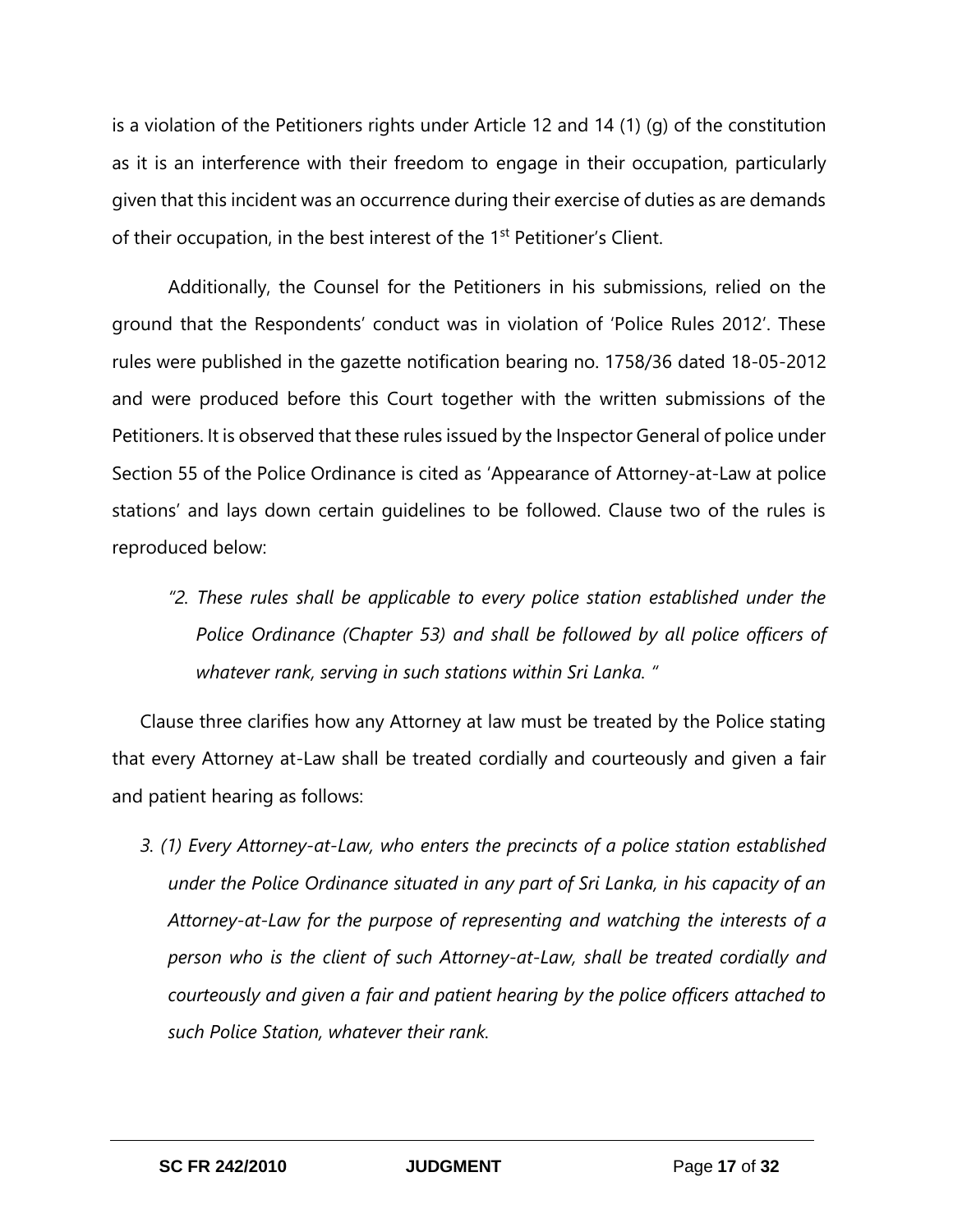*(2) Every police officer attached to a Police Station shall not at any time during which he is dealing with an Attorney-at-Law present in such police station for the purpose of representing and watching the interests of a person who is his client, use physical force on the person of such Attorney-at-Law or resort to the use of abusive language or any other form of intimidatory conduct.* 

Clause four goes on to state that no police officer shall use physical force on an Attorney at-Law or resort to the use of abusive language or any other form of intimidatory conduct. Clause ten refers to the manner in which an officer of the police force who violates the rules should be dealt with viz. punishable under the provisions of Section 55 of the Police Ordinance and be subjected to a disciplinary inquiry conducted by the Department of Police.

However, the 'Police Rules 2012' were promulgated after the alleged incident. While these rules are valuable in relation to the expression of the conduct expected of police officers, I do not wish to place any reliance on the said rules in order to determine whether the Respondents breached the said rules or whether the Petitioners' fundamental rights were violated by the Respondents in view of the breach of these rules.

The Petitioners contention in respect of the  $3<sup>rd</sup>-5<sup>th</sup>$  Respondents was that they should be responsible (vicariously or otherwise) for the alleged violations and further for failing to take remedial measures or steps required by law to secure the rights of the Petitioners.

Petitioners in their submissions relied on the view of Justice Perera's in **Faiz v Attorney- General and others** [(1995) 1 SLR 372 at page 403];

*"It is true that a denial of equal protection has hitherto been largely confined to affirmative acts of discrimination. The view that culpable, official state*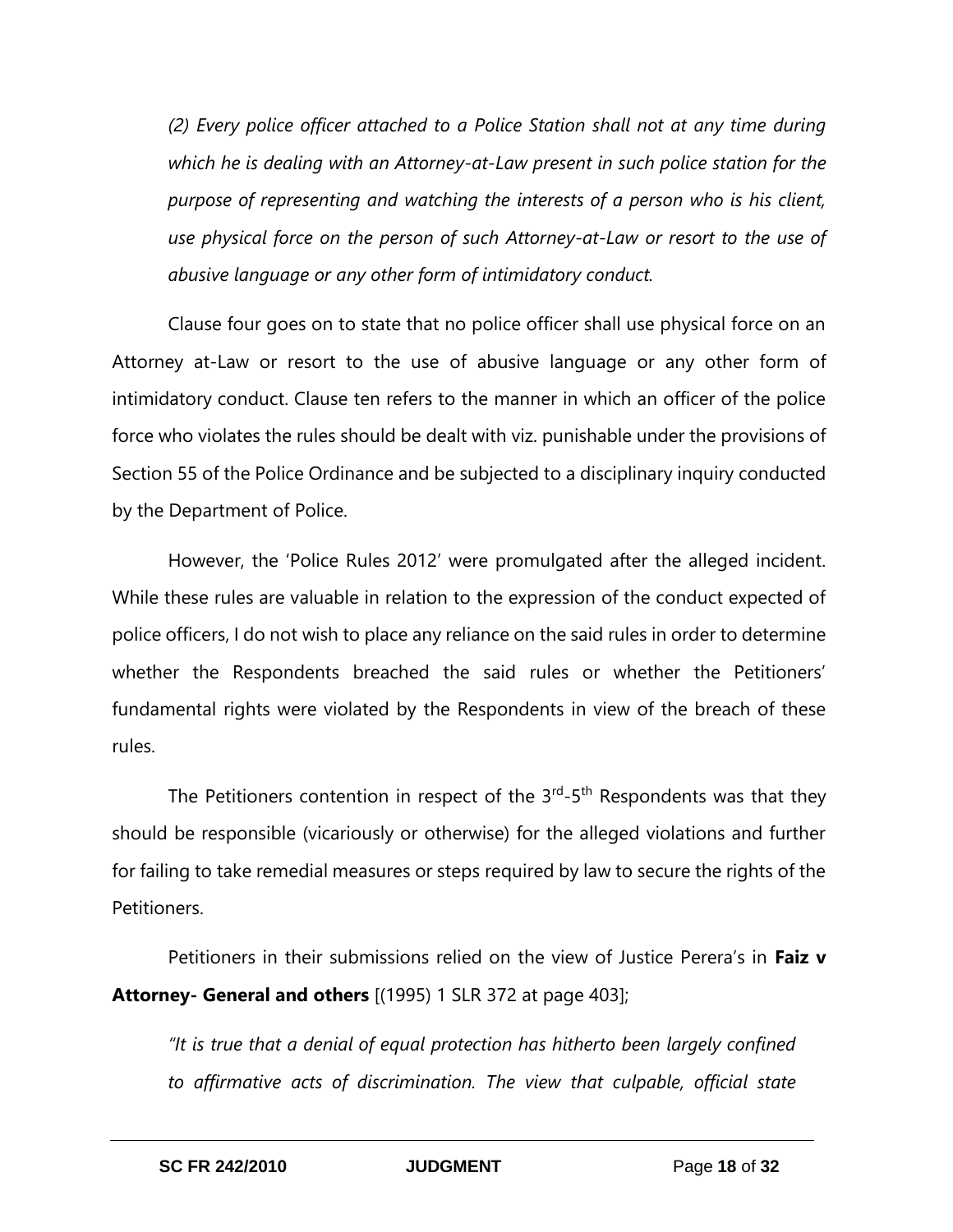*inaction may also constitute a denial of equal protection has now been recognized by the United States Supreme Court as well. In Burton v. Wilmington Parking Authority et al (12) Justice Clark delivering the opinion of the Court, observed thus "by its inaction the Authority and through it the state, has not only made itself a party to the refusal of service but has elected to place its power property and prestige behind the admitted discrimination." In Lynch v. USA (13) the Federal Court of Appeal stated the opinion thus, "there was a time when the denial of equal protection of the law was confined to affirmative acts,*  but the law now is that culpable official inaction may also constitute a denial *of equal protection."*

The counsel for the  $3^{\text{rd}}$ - 5<sup>th</sup> Respondents submitted that the  $3^{\text{rd}}$ -5<sup>th</sup> Respondents had not by way of action or inaction violated the fundamental rights of the Petitioners. The Respondents state that they have diligently carried out their functions and duties as required by their designations and further have taken disciplinary action against the 1<sup>st</sup> and 2<sup>nd</sup> Respondents without delay in accordance with the rules binding them. As enumerated above, it is indeed clear that a thorough investigation regarding the incident and further retributory action has been taken by the 3<sup>rd</sup> to 5<sup>th</sup> Respondent in furtherance of the functions of the Respondents as superior officers of the  $1<sup>st</sup>$  and  $2<sup>nd</sup>$ Respondents.

In light of all the aforementioned affirmative action taken by the  $3^{rd}$ -6<sup>th</sup> Respondents, I am of the view that satisfactory disciplinary action was taken against the 1<sup>st</sup> and 2<sup>nd</sup> Respondent as a response to their behavior, as was directed by this court and based on the complaint lodged by the Petitioners to the Inspector General of Police.

In addressing the conduct of the  $1<sup>st</sup>$  and  $2<sup>nd</sup>$  Petitioner, I believe that the views expressed by Justice Shirani A. Bandaranayake in the case of **Adhikary and Another v. Amarasinghe and Others (2003) 1 SLR 270** is of important. It was expressed that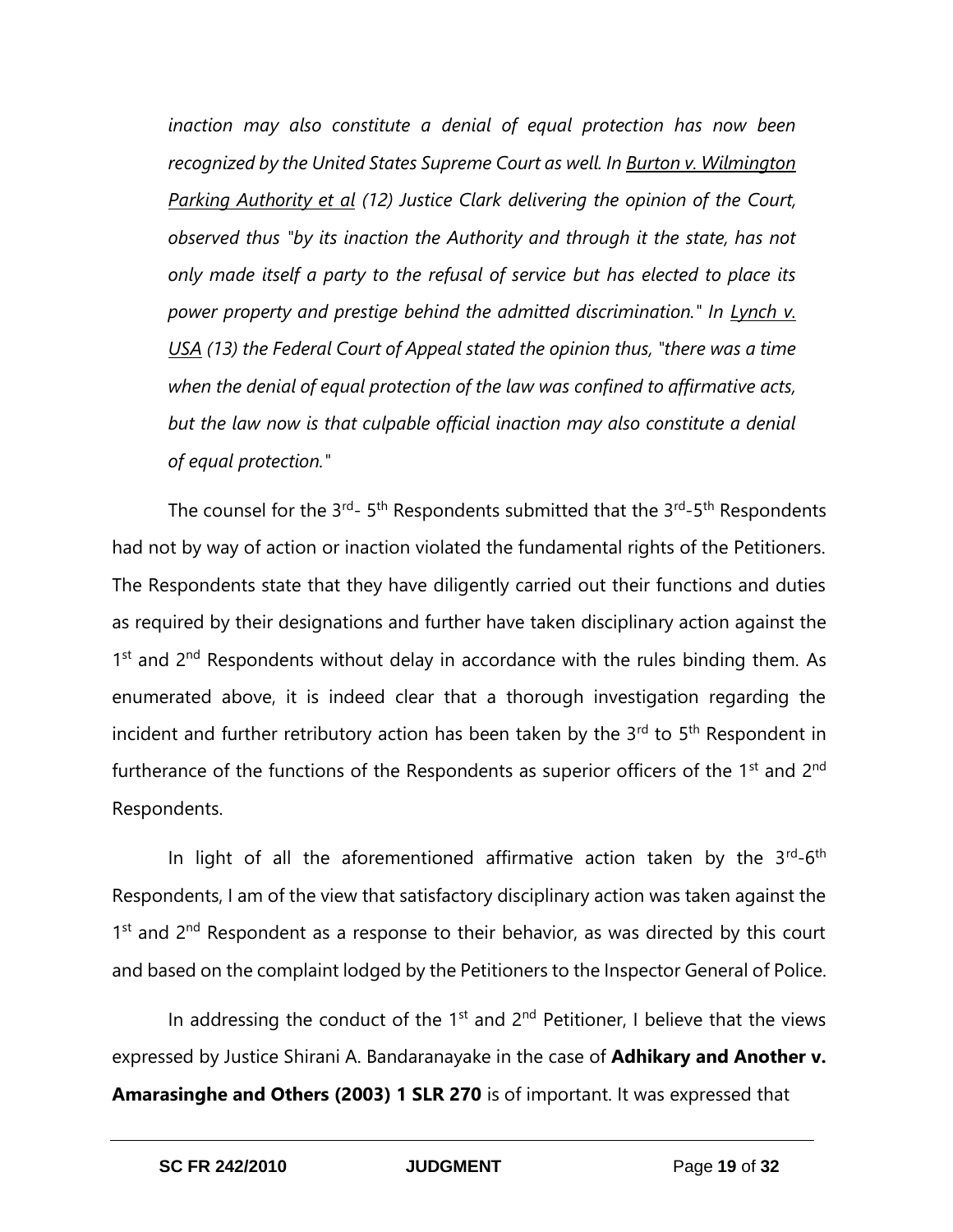*"When police officers, who are guardians of the law and whose duties include 'to prevent all offences, preserve peace and to apprehend disorderly characters', behave in an outrageous manner without paying heed to safe guarding and protecting the rights of the people, a dismal picture of such officers held in such high esteem emerges."*

It is indeed for the sake of upholding the integrity of the entire body of police officers that we must condone incidents of misconduct such that the reputation of the police forces may not be tarnished by the misdemeanors of a few. It would be great injustice if the actions of a few were to discredit the valuable services of the dedicated and disciplined officials dutifully ensuring the safety and peace of all citizens.

In the context of the services of police officers, we have seen that the police officers do not always work in optimal conditions to protect the people. That includes investigations, trial proceedings and even includes regularizing the motor traffic. Majority of the officers are acting in the pursuit of the betterment of the people and the country. Violation of rules, laws and standards have been noticed since a considerable period of time by the authorities and are informed to the Police Department and the Government. Unfortunately, in certain incidents there are no prompt and adequate measures taken to control or minimize the violations of errant officers.

However, in the instant case, the State and the Police Department should have taken necessary prevention measures to prevent this incident from happening. This Court has observed that in many cases that some of the violations are recurring, which directs towards a conclusion that the relevant authorities in the Police Department are not taking adequate preventive measures. In order to prevent such incidents from recurring and to protect the necessary parties, it is insufficient to take action in isolated events against the specified officers. There must be awareness raised through all ranks of officers throughout the country, this is given that blaming officers following violations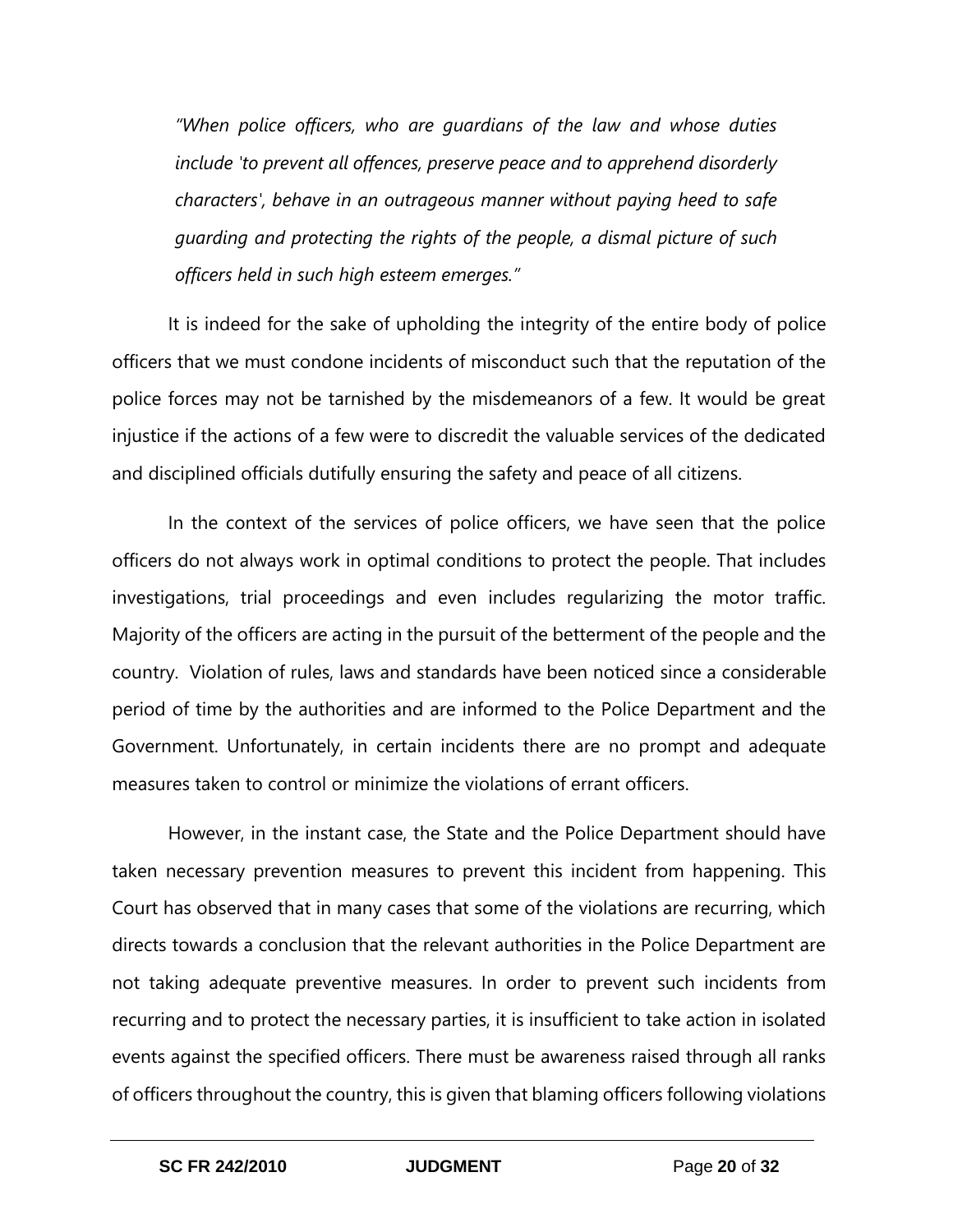is not a deterrent to unfavorable practices and it does not build a sustainable method of maintaining proper conduct among officers.

Additionally, officers must be clearly aware of the laws governing them and the standard of conduct expected of each officer, as it is unfair to hold them against standards that they are not aware of. It is indeed a duty of the superiors in helping the subordinate officers to execute their duties to keep them informed of these regulations as they are published and amended. It is only through such practices that such conduct will be continued and will encourage a sense of self discipline among officers themselves. As in the instant case, if at least one of the officers present were aware and informed of the appropriate conduct, they may positively act in deterring other officers from creating such incidents, demoting the recurrence of offences.

Thus, it is imperative that Police Officers are given the necessary training through programs aimed at capacity building. Additionally, in order to restore and retain the faith of the public in regards to our Police Forces, the general public must be made aware of the training the officers undertake.

In the specific context of Police officers dealing with Attorneys-at-law, it must be noted that certain codes of conduct must be followed not only by Police Officers, but also by Attorneys at law. In deciding upon a similar matter Justice Murdu N.B Fernando, PC has expressed her opinion in the judgment of the case of **Ratnayaka Weerakoonge Sandya Kumari vs Lakshitha Weerasinghe, Sub Inspector of Police, Meegahatenna and Others SC FR 75/2012 S.C Minutes dated 18.12.2019** as follows:

*"Another factor that should be borne in mind is that the office of an Attorney at-Law is also governed by the Supreme Court (Conduct of and Etiquette of Attorney at-Law) Rules of 1988 where it is specifically stated that on Attorney at-Law must not conduct herself in any manner which would be*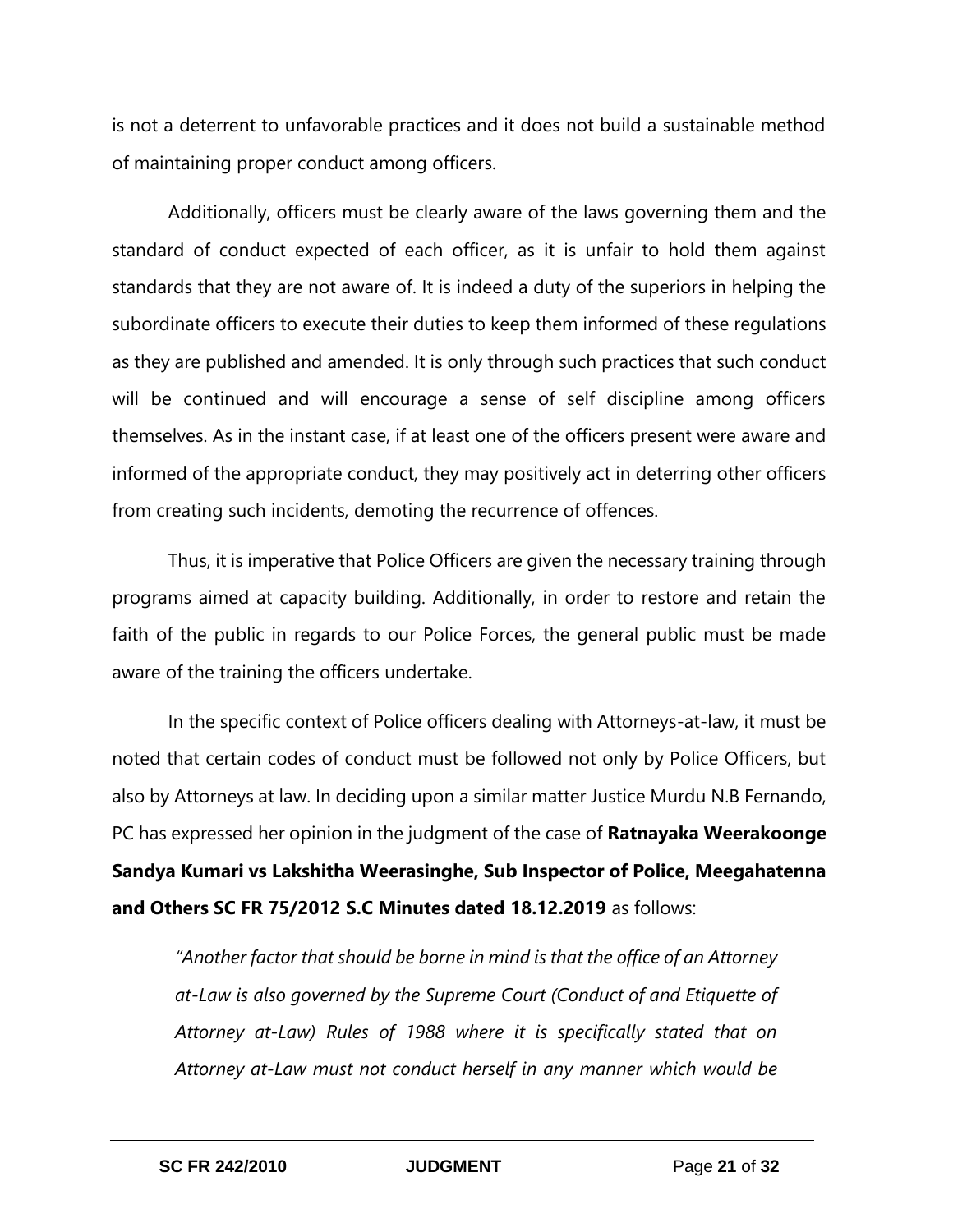*reasonably regarded as unworthy, disgraceful and dishonorable by Attorneys at Law of good repute.* 

*When analysing the behavior of the petitioner and the 1st respondent based on the affidavits filed before Court, I am reminded of the oft quoted saying that, 'courtesy begets courtesy'."*

In the above case, a key difference was the conduct of the Attorney-at-Law of the case, who had shouted at the police officers in a degrading manner and displayed unprofessional conduct not befitting of an Attorney-at-Law. Thus, it is expected that Attorneys-at-Law are to respect the standards both written and unwritten, with emphasis on good manners, etiquette and good advocacy as highlighted by **A.R.B. Amerasinghe** in his book on **Professional Ethics and Responsibilities of Lawyers.**  Indeed, the above referenced case is evidence to the fact that this court upholds such standard by expecting it of all Attorneys-at-Law of the Supreme Court, as the integrity of the legal profession rests in interpretations afforded to their behavior by members of the general public in their daily execution of tasks as a member of the legal profession.

However, while the above shall remain true. It is imperative that society at large, particularly members acting in the benefit of protection of the country respect the judicial system of the country, of which Attorneys-at-Law play a fundamental role. As in the instant case, when an Attorney-at-Law acts in a reasonable, non-provocative and rational manner, unruly behavior by a police officer directed towards her is an unacceptable response. Thus, in order for those of the legal profession to safeguard the dignity of their office, Police officers and other members bearing public office must be of assistance, exercising their duties by respecting codes of ethics as well as respecting the unwritten rules of human decency.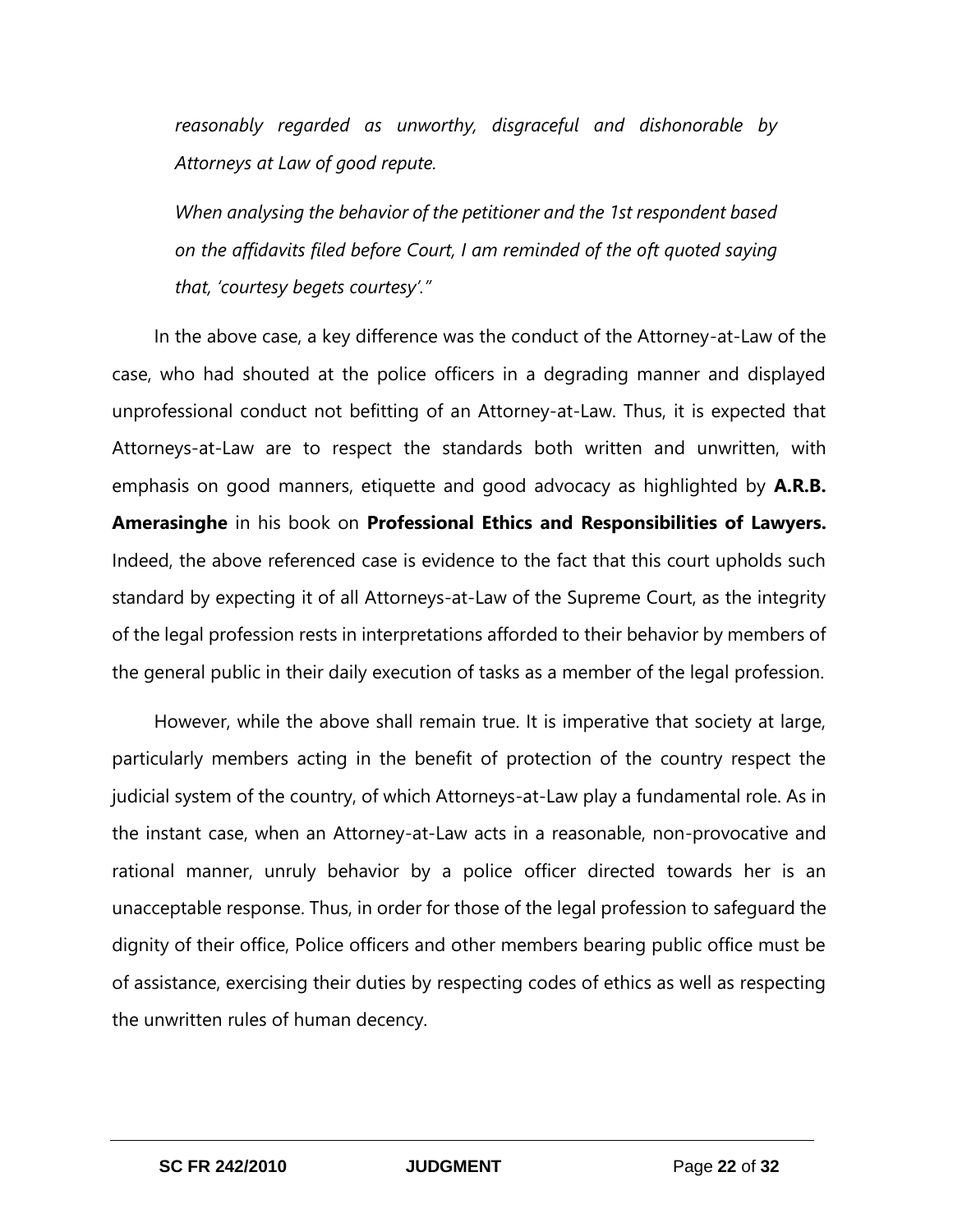#### **Decision**

Therefore, considering the present complaint by the Petitioners, this Court is mindful of that incidents of this nature should be considered to be serious in nature and it should be condemned. Taking all above matters into consideration, I find that the State through their agents, the  $1<sup>st</sup>$  and  $2<sup>nd</sup>$  Respondents, have violated the Petitioners Fundamental Rights enshrined in Article 12 and  $14(1)(q)$  of the constitution as the 1<sup>st</sup> and 2<sup>nd</sup> Respondents during the incident were acting in the colour of their office and it is indeed the State responsible for the officers and their conduct. Thus, I find that the 1<sup>st</sup> to 5<sup>th</sup> Respondents have violated the Petitioners Fundamental Rights as enshrined in Article 12(1) and 14(1)(g) of the constitution. Taking all the material before us into consideration I find that the 1<sup>st</sup> and 2<sup>nd</sup> Respondents have also violated the Petitioners Rights as enshrined in Article 11 of the Constitution.

I find that the  $4<sup>th</sup>$  Respondent in charge of the division has taken meaningful action with the assistance of the  $3<sup>rd</sup>$  Respondent in the form of an inquiry and subsequent retributory action. Therefore, I find that the  $5<sup>th</sup>$  Respondent, through the 4<sup>th</sup> and 3<sup>rd</sup> Respondent, has taken appropriate action. Hence, I order no compensation by the state. However, I have observed as in many other Fundamental Rights cases the State, especially the 5<sup>th</sup> Respondent must take steps to adequately train and supervise all police personnel whether gazetted or non-gazetted to adhere to the laws practiced in this country, to show professionalism in policing and to be trained to provide people friendly police service to the public of this country.

In terms of the  $1^{st}$  and  $2^{nd}$  Respondents, I find that they have violated the Rights of the Petitioners enshrined in the Constitution. As enumerated above, the 3rd to 5<sup>th</sup> Respondents have taken appropriate action and handed down adequate punishment. Since this court is condemning the actions of the 1<sup>st</sup> and  $2<sup>nd</sup>$  Respondent, I order the 1<sup>st</sup> Respondent to pay, from his personal resources, compensation of Rs. 30,000/- to each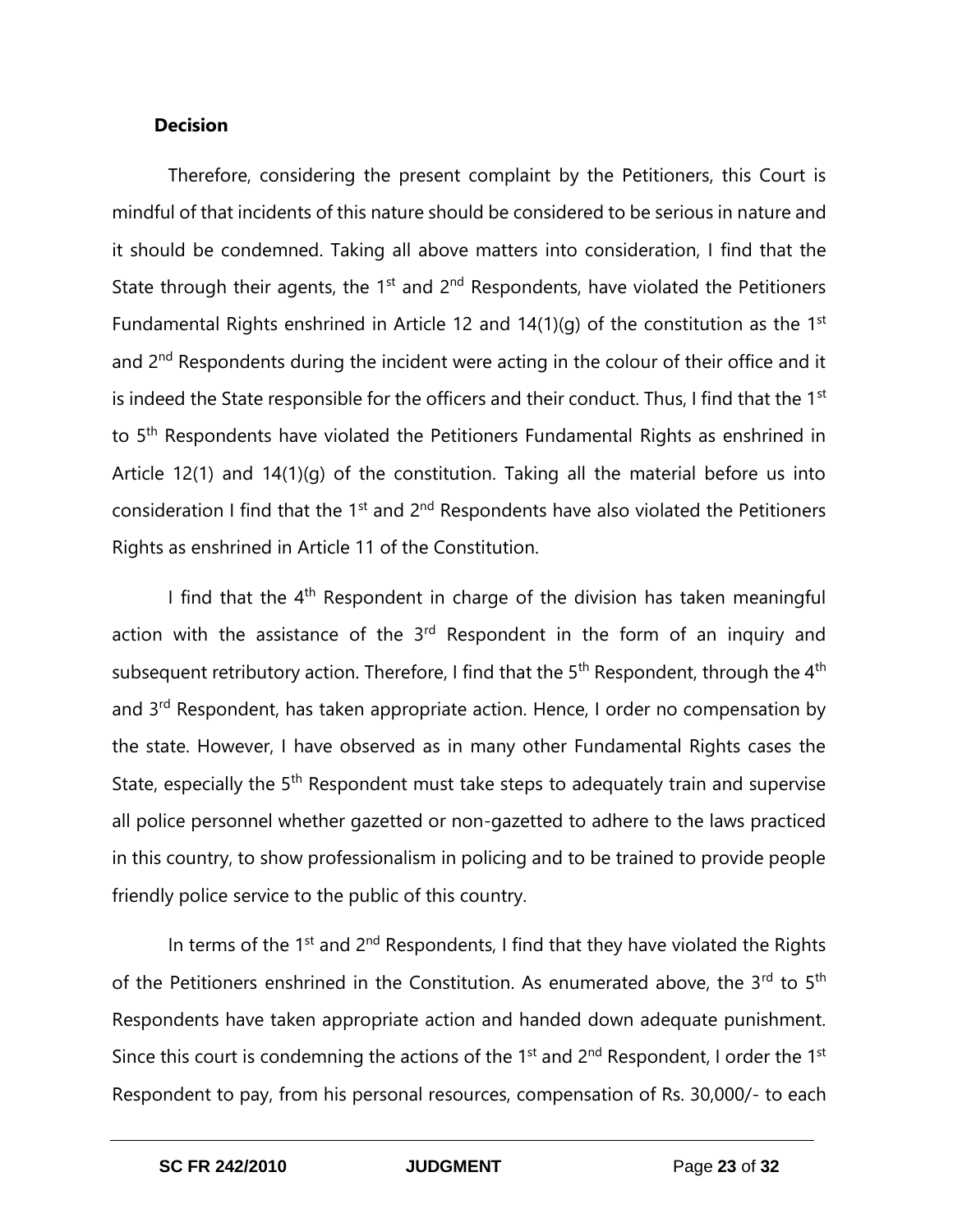of the 1<sup>st</sup> and 2<sup>nd</sup> Petitioners and a further sum of Rs.10, 000/- to each of the 1<sup>st</sup> and 2<sup>nd</sup> Petitioners as litigation costs. I further direct the  $2<sup>nd</sup>$  Respondent to pay compensation of Rs. 30,000/- to each of the 1<sup>st</sup> and 2<sup>nd</sup> Petitioners and a further sum of Rs.10, 000/- to each of the  $1^{st}$  and  $2^{nd}$  Petitioners as litigation costs. All of which must be paid from his personal resources.

## *Application allowed.*

## **JUDGE OF THE SUPREME COURT**

## **L.T.B. DEHIDENIYA, J.**

I agree.

# **JUDGE OF THE SUPREME COURT**

## **B.P. ALUWIHARE, PC, J.,**

I had the benefit of reading the judgment in draft of my brother, Justice Thurairaja PC, however I wish to express my own opinion in this matter.

This court granted leave to proceed for the alleged violation of fundamental rights guaranteed under; -

[A] Articles 12 (1) and 14 (1) (g) of the Constitution against the 1<sup>st</sup> to the 5<sup>th</sup> Respondents

and

[B] Article 11 of the Constitution against the  $1<sup>st</sup>$  and  $2<sup>nd</sup>$  Respondents.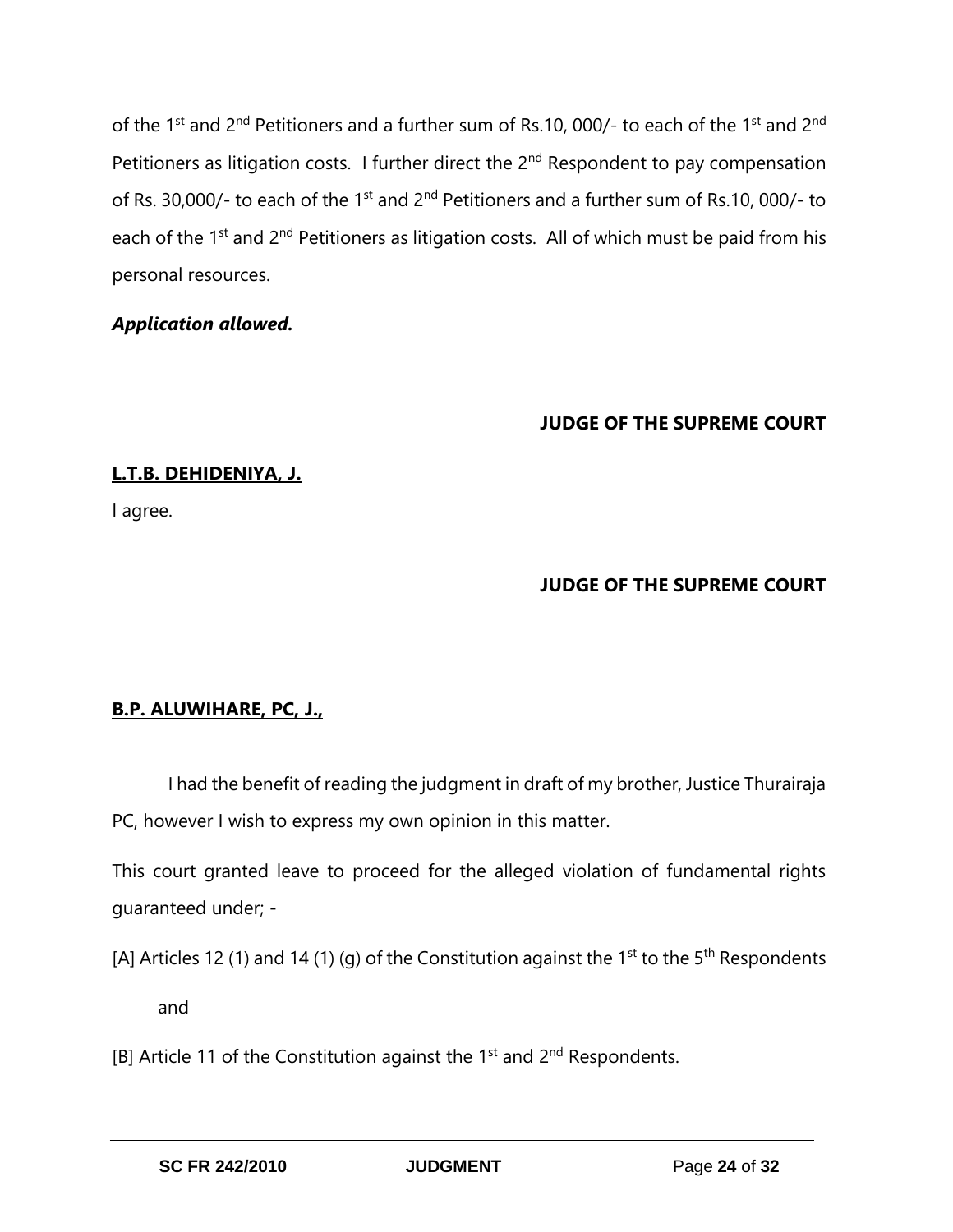The facts, albeit briefly, are as follows;

Both the petitioners are Attorneys-at-Law and were engaged in their profession at the Balapitiya Bar.

Although it might not be directly relevant to the issue before us, in order to appreciate the incident, it would be relevant to narrate the background to the incident.

According to the  $1<sup>st</sup>$  Petitioner Samanmalee Siriwardena, one of her clients, Ariyapala, had sought her legal assistance to file a maintenance case on behalf of his daughter [Nishanthi] and the grandchild [Nivarthana] against her daughter's estranged husband [Sandaruwan]. At the point Samanmalee Siriwardena's services were sought, Ariyapala's daughter had been terminally ill due to cancer. When the maintenance application was supported, the learned magistrate, having considered the facts and circumstances of the case had handed over the custody of the grandchild to Ariyapala instead of the girl's father, Sandaruwan.

Probably infuriated by losing the custody of his daughter, Sandaruwan had made and attempt to take custody of the child forcibly and followed it by lodging a complaint against Ariyapala to the effect that he [Ariyapala] kidnapped the child. Consequently, being summoned, Ariyapala had had to go the Ambalangoda police station with the grandchild. Upon hearing this, two lawyers had rushed to the Ambalangoda Police station to explain matters to the police and had secured the release of Ariyapala. [Affidavits of Sampath Wimalarathne (P2a) and Nujith De Silva (P2 b) Attorneys-at-Law].

Sometime in February, Ariyapala's daughter Nishanthi had passed away at the Karapitiya Hospital as a result of the terminal illness she was afflicted with.

**sd**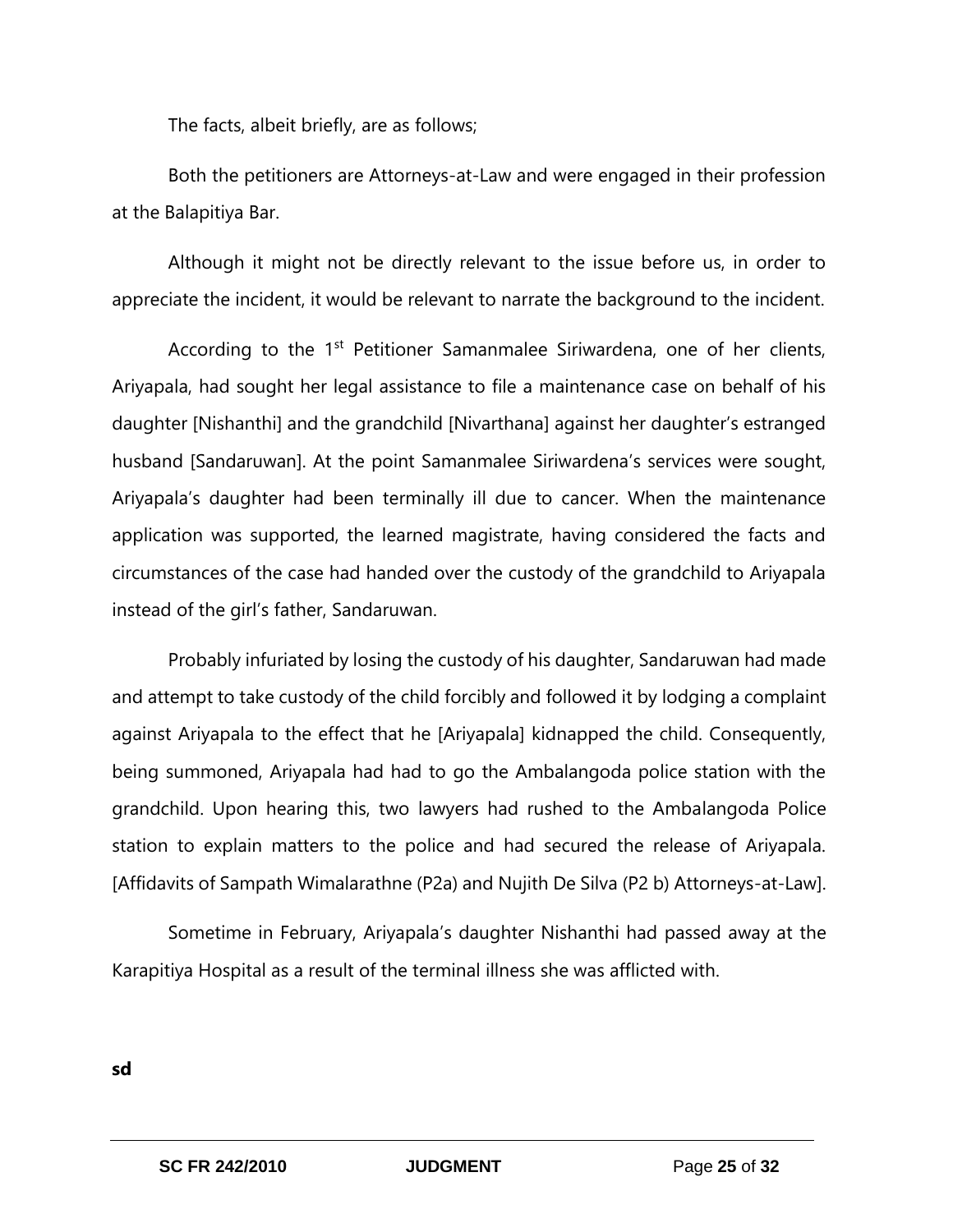#### **The Incident Germane to the Alleged Violations**

The day after his daughter's [Nishanthi] death, Ariyapala had contacted the 1<sup>st</sup> Petitioner over the phone and in addition to conveying the news of Nishanthi's death had also told her that his other daughter, Shanthi and her husband, Aruna Shantha had been taken into custody by the Ambalangoda police on a complaint made by Sandaruwan to the effect that they kidnapped Nivarthana, the grandchild of Ariyapala.

The 1<sup>st</sup> Petitioner had visited the Ambalangoda police station in the company of the 2nd Petitioner and Ariyapala and found both Shanthi and her husband seated on a bench in the police station. They had also observed a crowd of people, including Sandaruwan [the son-in-law of Ariyapala] gathered in front of the police station. It is alleged that Sandaruwan had made disparaging remarks directed at the Petitioners. According to the 1<sup>st</sup> Petitioner, when she inquired from the police as to the reasons for the arrest of the two, she was informed that the couple was not arrested but being kept until the arrival of the HQI, the 3<sup>rd</sup> Respondent.

At the police station, the  $1<sup>st</sup>$  and the  $2<sup>nd</sup>$  Respondents had forced Ariyapala into the police station and the  $1<sup>st</sup>$  Respondent is supposed to have addressed Ariyapala rudely, to wit; "come, ... Today I will treat you decently". Even after the 1<sup>st</sup> and the 2<sup>nd</sup> Petitioners introduced themselves as lawyers, it is alleged that both the 1<sup>st</sup> and 2<sup>nd</sup> Respondent had made a series of disparaging utterances to the Petitioners. I do not wish to repeat them here as his Lordship Justice Thurairaja PC had reproduced the utterances alleged to have been made by the  $1<sup>st</sup>$  and  $2<sup>nd</sup>$  Respondents, in his opinion.

From the discussion that ensued between the  $1<sup>st</sup>$  and  $2<sup>nd</sup>$  Respondent, the Petitioners had gathered that the police were contemplating preferring a charge of Kidnapping. Although the 1<sup>st</sup> Petitioner had informed the Respondents that the child is in the custody of Ariyapala pursuant to a court order, the Respondents have paid scant regard to it. Further, the  $1<sup>st</sup>$  Respondent had threatened to file action against the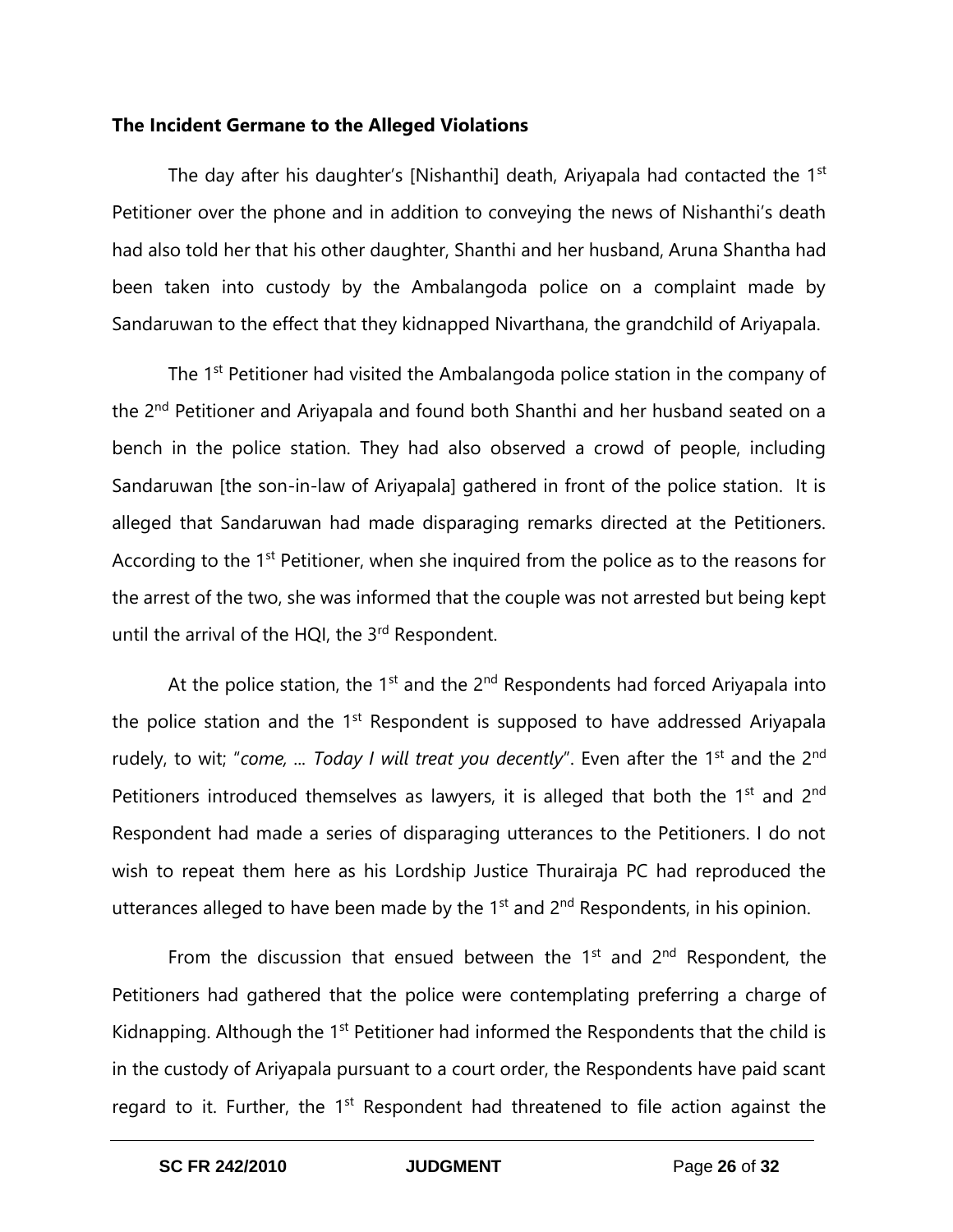Petitioners for offering 'wrong advice regarding the kidnapping of the child'. The 1<sup>st</sup> Respondent had demanded that the child be produced immediately, failing which the Petitioners would be arrested and kept in custody overnight, until they are produced in court the following day.

In desperation, Ariyapala's daughter Shanthi had acquiesced to surrender the child stating that she cannot undergo further harassment. To this the  $1<sup>st</sup>$  Respondent had replied that if the child was not surrendered charges would be filed against them. Attempts by the 1<sup>st</sup> Petitioner to explain the circumstances under which the custody of the child was given to Ariyapala had been cut short rudely by the 1<sup>st</sup> Respondent with the 2<sup>nd</sup> respondent chipping in.

At this juncture, Ariyapala had handed over the custody of the child to Sandaruwan, his son-in-law. The Petitioners have taken up the position that Sandaruwan's statement was recorded only at this point.

If that was the case, then it appears that even when Ariyapala's daughter [Shanthi] and son-in-law [Aruna Shantha] were summoned to the police station there had been no complaint with regard to the commission of a crime, for the police to investigate or to act upon.

According to the Petitioners, they had rushed to the Ambalangoda police station around 2.45 in the afternoon. The complaint of Sandaruwan had been recorded at 6.30 in the evening. Thus, the action taken by the  $1<sup>st</sup>$  and the  $2<sup>nd</sup>$  Respondents on this occasion does not seem to be in accordance with the procedure established by law.

# **The Version of the 1st and 2nd Respondents**

Both the 1<sup>st</sup> and the 2<sup>nd</sup> Respondents have filed objections in this matter.

The position of the  $1<sup>st</sup>$  Respondent is that he took action pursuant to a complaint made by Sandaruwan [the 1<sup>st</sup> Respondent had referred to Sandaruwan as 'Moratuwa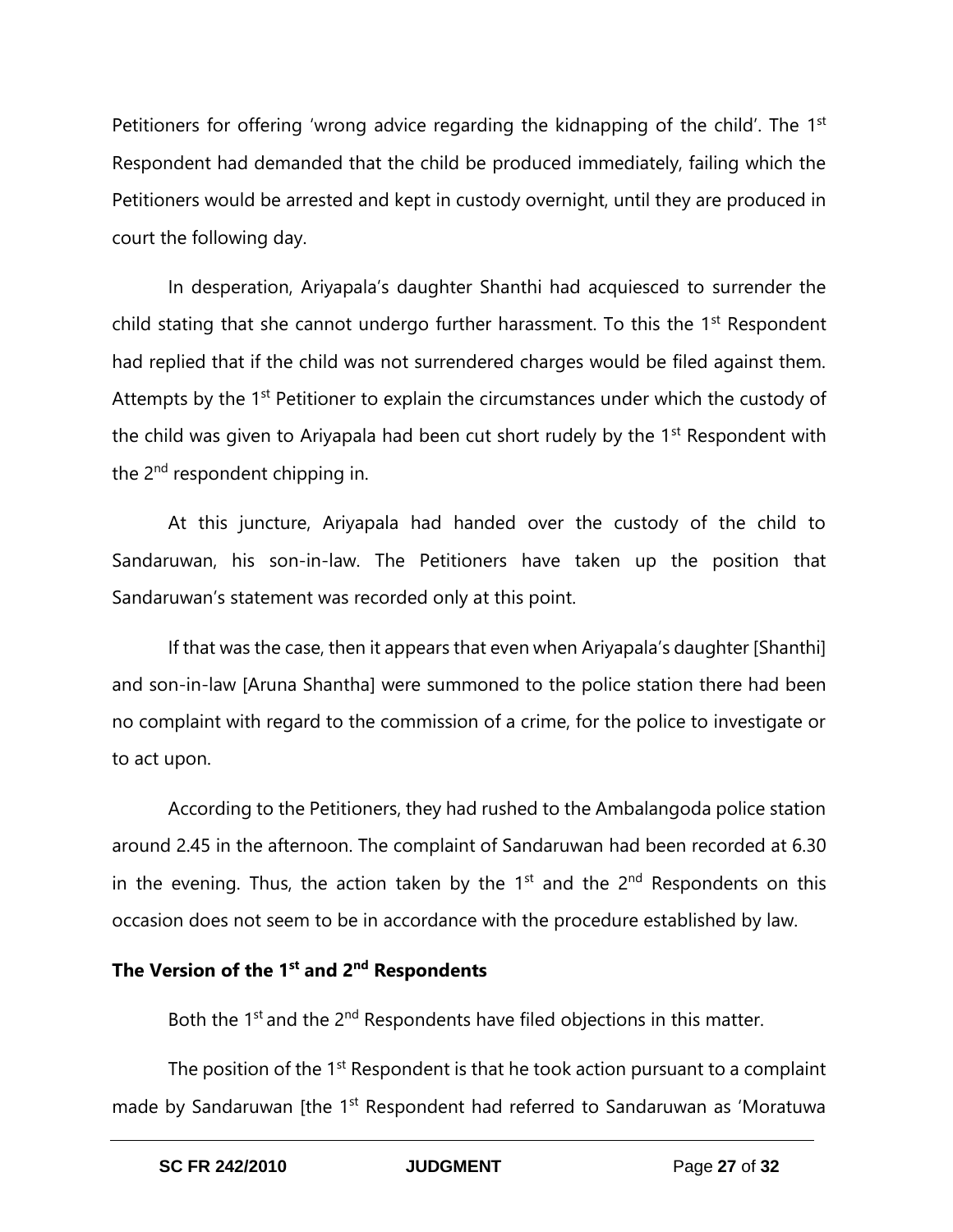Badahalage Aruna Shantha whereas his name is Hewawasam Atthanayakage Sumith Chinthana Sandaruwan according to the documents filed by the 1<sup>st</sup> Respondent himself.] To the effect that his daughter had been kidnapped and that he needs assistance from the police to take his child to his wife's funeral.

He also asserts that the Petitioners represented a suspect [presumably a reference to Ariyapala], his daughter and son-in-law, against whom the complaint of kidnapping was made. It must be said that this assertion is totally incorrect in that the only allegation Sandaruwan has made in his complaint is that his father-in-law did not allow him to take his daughter to his wife's funeral. Nowhere has he said in his complaint that the family members of his deceased wife were involved in preventing the daughter from being taken to the place where the wife's funeral was to take place, save for Ariyapala.

I do not wish to delve into the manner in which the 1<sup>st</sup> and 2<sup>nd</sup> Respondent dealt with the complaint made by Sandaruwan, for the reason that the issue before us is to consider whether their actions had violated the rights of the petitioners.

There is no dispute that the Petitioners had visited the Ambalangoda police station on that day with the objective of representing Ariyapala and getting his daughter and son-in-law released from the custody of the police, a constitutional right guaranteed to them under Article 14 (1) (g). There is no evidence whatsoever that the Petitioners had entertained any animosity towards the  $1<sup>st</sup>$  and  $2<sup>nd</sup>$  Respondents.

All what the 1st Respondent had said was that *"it is a well-known fact that my voice is a little louder than that of a normal person"* [Paragraph 30 of the 1<sup>st</sup> Respondent's affidavits]. The 1<sup>st</sup> respondent had gone on to state that the Petitioners attempted to constantly interfere with their duties [Paragraph 31 of the affidavit].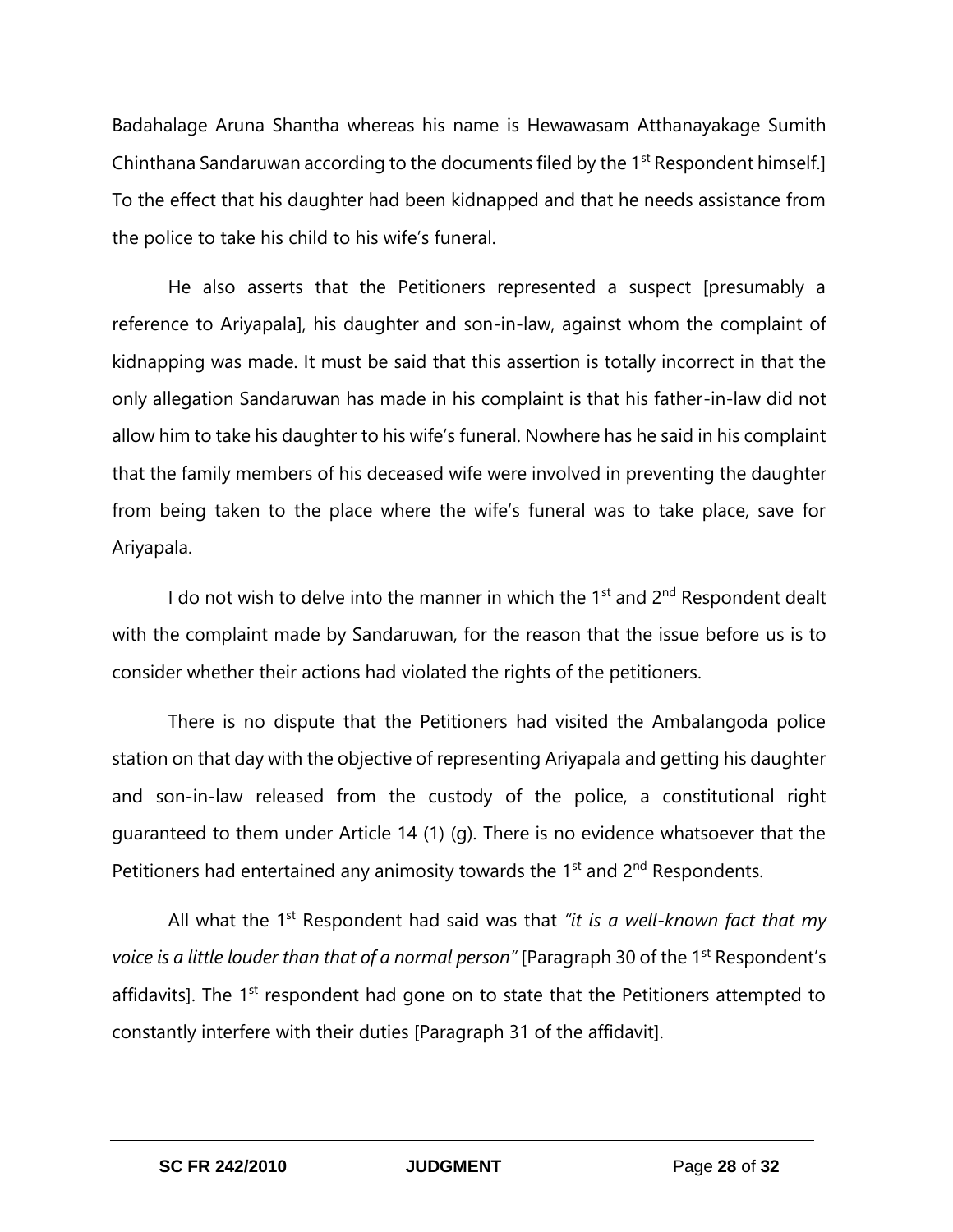The  $1<sup>st</sup>$  Respondent, other than stating that the complaint against him is false, had not referred to any ill feelings between the Petitioners and him. The 2<sup>nd</sup> Respondent also had filed objections which is a general denial of the allegations made against him by the Petitioners. The  $2<sup>nd</sup>$  Respondent has averred that it was the Petitioners who obstructed the performance of the duties of the  $1<sup>st</sup>$  Respondent. Here too, the  $2<sup>nd</sup>$ Respondent had made no allegation that the Petitioners entertained any animosity towards him.

In the circumstances there could not have been any reason for the Petitioners to 'fabricates' an allegation against the  $1<sup>st</sup>$  and the  $2<sup>nd</sup>$  Respondent. Considering the material placed before this court, I hold that the version of the Petitioners is credible and is safe to act upon.

#### **Infringements of Fundamental Rights**

Article 11 of the Constitution endows every person with absolute protection from torture, or cruel, inhuman or degrading treatment or punishment. Article 12 (1) stipulates that everyone is equal before the law and is entitled to the equal protection of the law. It needs no reiteration that the primary responsibility of upholding these fundamental protections lies with the State. As reminded over and over again by this Court, police officers, being state officers tasked with law enforcement and the maintenance of law and order have an utmost responsibility in respecting, safeguarding and advancing these rights. Police officers are expected to extend common courtesies at all times when dealing with the public. The identity or the status of the person whom the police is dealt with should have no bearing whatsoever on the fair and courteous treatment that they are entitled to, as of right. Police officers are bound to treat every person with dignity and respect.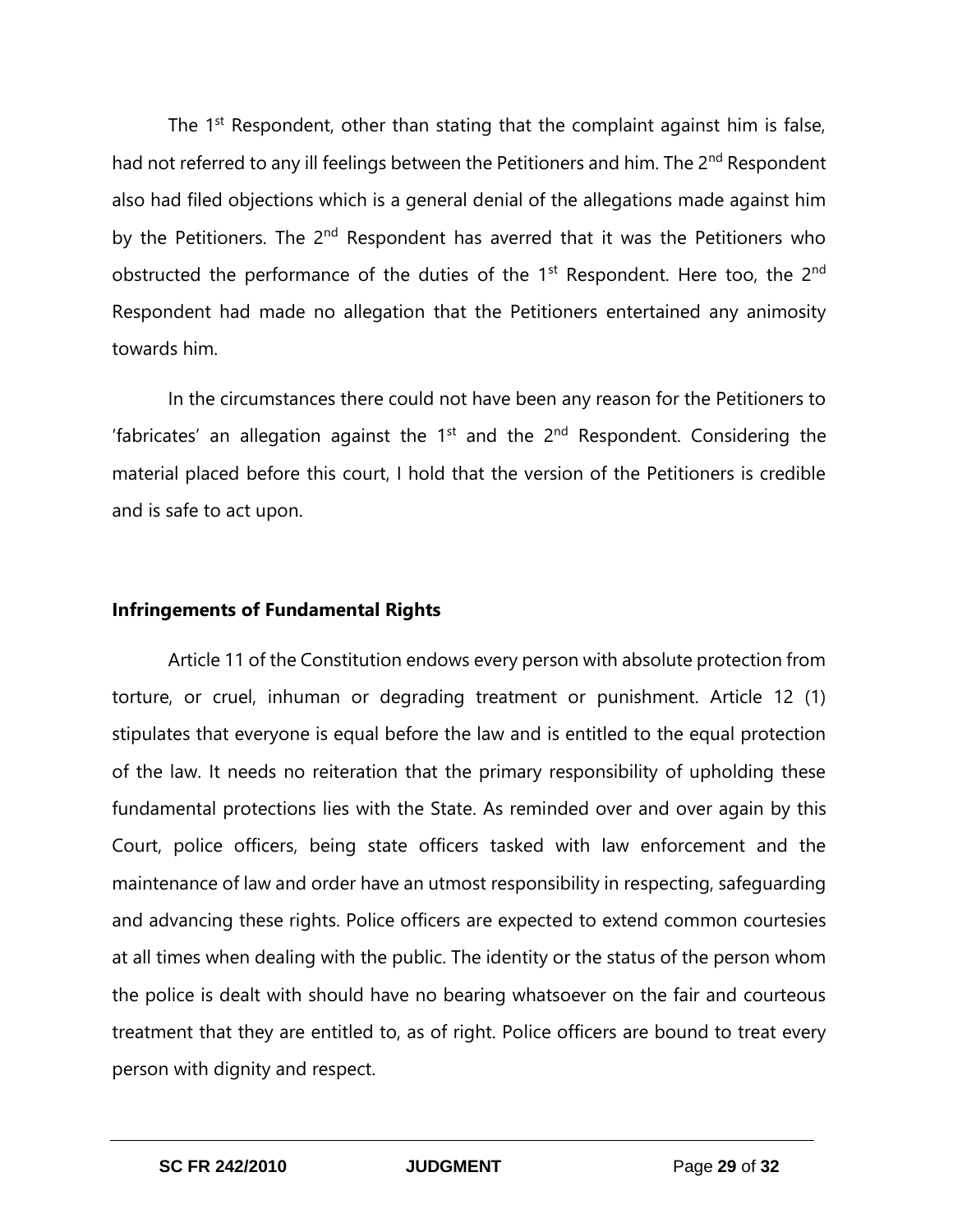In **D. W. C. Mohotti v. Upul Seneviratne, OIC, Bambalapitiya and Others, SC FR 527/08 SC** minutes 27. 04. 2009 which involved an incident where an Attorney-at-Law was obstructed by a police officer in representing his client at the police station, a settlement was reached between the parties. The terms of the settlement were to the effect that the IGP would issue formal rules under Section 55 of the Police Ordinance delineating the manner in which the police should interact with persons at police stations, police Headquarters and/or any other permanent unit, base, post or such like that have been established by the Sri Lanka Police. By Rule No. 3 it was stated that "*No officer of the Police Force shall in any manner or circumstances whatsoever, use, physical force, abusive language or resort to any other intermediary conduct in respect of any person.*" Regarding the treatment of Attorneys-at-Law who may enter such place for the purpose of representing and/or watching the interests of their clients who are suspects or otherwise, it was stated by Rule No. 1 that their right to represent their clients should be fully recognized. Rule No. 2 required that every officer of the Police Force shall at all times, treat such Attorney-at-Law within the above-mentioned places "*cordially, and courteously, and shall afford to such Attorney-at-Law all reasonable assistance during the course thereof.*" Any officer who acts in violation of those rules, or aids and abets the violation of those rules is to be dealt with severely, according to the available procedures and may be liable to any other disciplinary inquiry/proceedings and punitive sanctions.

Although the present case was anterior to the publication of the 'Police (Appearance of Attorneys-at-Law at Police Stations) Rules, 2012' in Gazette Extraordinary No. 1758/36 of 18. 05. 2012 which provided guidelines to the Police regarding interacting with Attorneys-at-Law within the precincts of police stations, the rules agreed upon in the **Mohotti** case (*supra*) would be applicable to the present case. In my view the Rules referred to have only restated the Fundamental Rights enshrined in the Constitution and referred to them expansively with the objective of enlightening the police officers of the need to respect Fundamental Rights. The effect of the said rules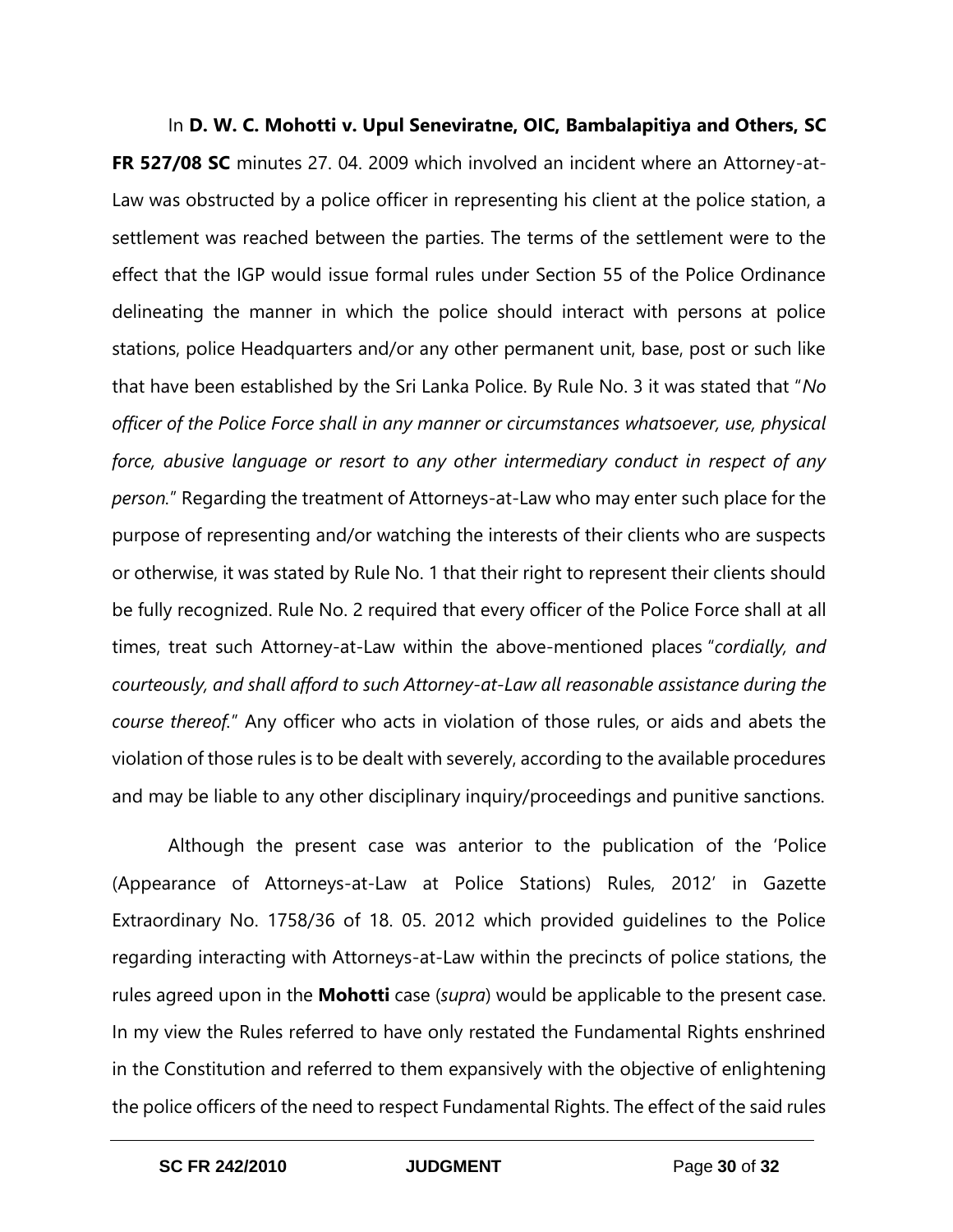is that every person who enters a police station or similar premises should be treated with dignity and politeness by the police. Attorneys-at-Law who represents the interests of their clients and are in the exercise of their professional duties too are entitled to courteous and proactive treatment. Needless to say, even in the absence of any binding rules, these are basic human decencies any public servant owes a fellow citizen, in their interactions. This was an occasion where a death had occurred in the family and the grieving family members were summoned to the police while the last rites of the deceased family member was yet to be done. In this backdrop, the conduct of the 1<sup>st</sup> and 2<sup>nd</sup> Respondents who were officers, remunerated by the public funds, to maintain law and order cannot be condoned and deserves only abhorrence. Police officers are required to take extra care in the discharge of their duties in view of the fact that they are endowed with coercive powers to perform their functions. In the instant case, they had paid scant regard to the predicament of the bereaved family members.

As far as the Petitioners are concerned, the conduct of the  $1<sup>st</sup>$  and the  $2<sup>nd</sup>$ Respondents had resulted in an infringement of Article 14 (1) (g) of the Constitutionwhich entitles every citizen the "*freedom to engage by himself or in association with others in any lawful occupation, profession, trade, business or enterprise.*" Obstructing an Attorney-at-Law from representing or looking into the interests of a client or surrendering a client to the police, which are duties that a lawyer is professionally entitled to carry out, is certainly a violation of that right.

Considering the aforesaid, I hold that the  $1<sup>st</sup>$  and  $2<sup>nd</sup>$  Respondents are liable for the infringement of the fundamental rights of the Petitioners, enshrined in Articles 12 (1) and 14 $(1)$  $(q)$  of the Constitution.

There is no material before this court to hold the  $3<sup>rd</sup>$ ,  $4<sup>th</sup>$  and  $5<sup>th</sup>$  Respondents liable for any infringement of the fundamental rights of the Petitioners.